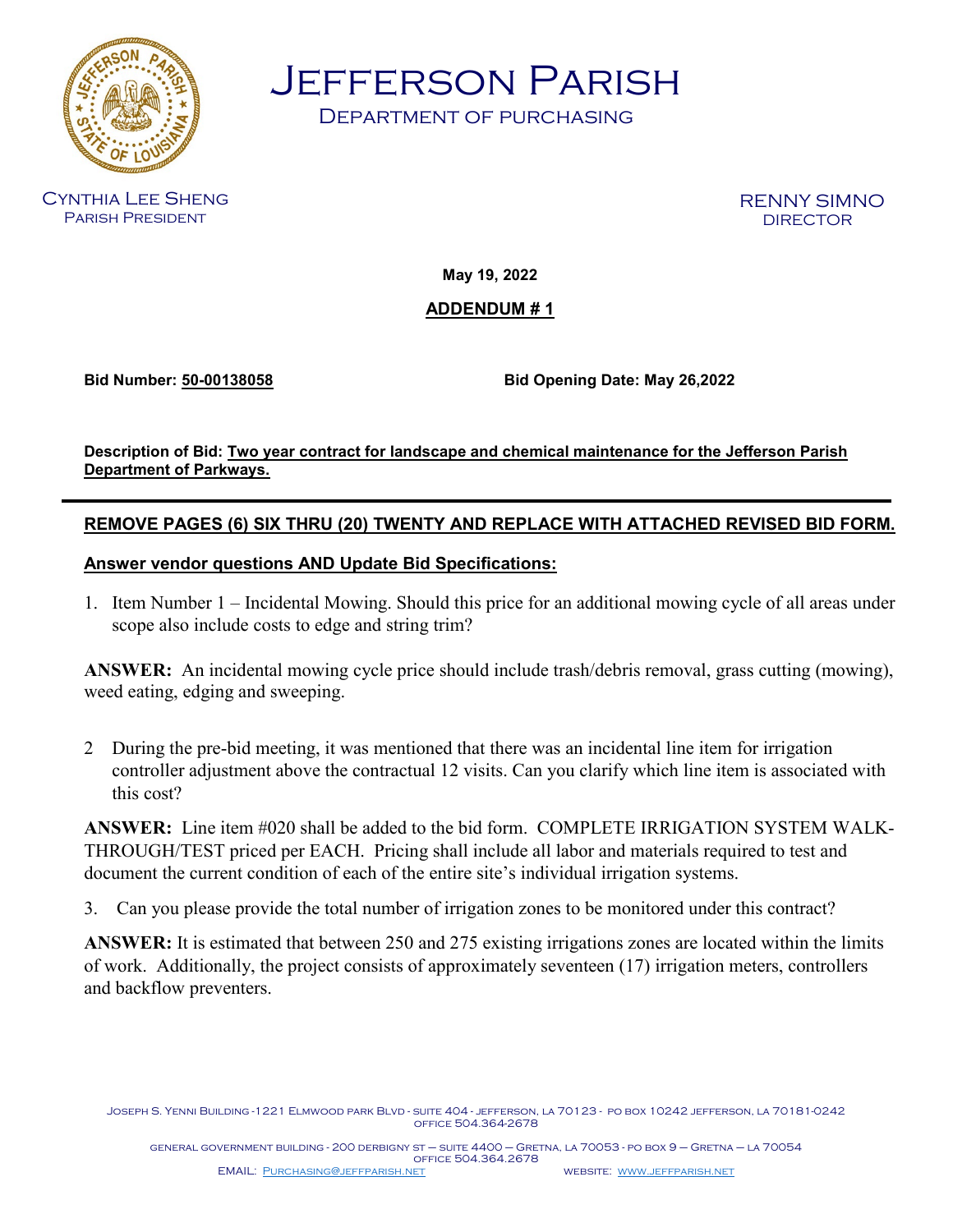

Jefferson Parish

Department of purchasing

Cynthia Lee Sheng Parish President

RENNY SIMNO DIRECTOR

Page Two (2)

**Bid Specifications Changes:**

Refer to Section 1.1 Bid Requirements. The contract start date for this two (2) year maintenance contract is August 1, 2022. The contract end date for this contract will be July 31, 2024.

Refer to Section 1.2.1.3 Improved Location. Under Veterans Boulevard intersection with Independence Street and extending approximately 450 linear feet to the east, please include maintenance of the right-of-way turf areas along the drainage canal on both the north and south sides of Veterans Boulevard. The combined area (square feet) of these two turf areas is approximately 3,500 SF. The turf in this location shall be considered unimproved acreage.

Refer to Section 2.2.1 Grass Cutting (Mowing). Add that each mowing cycle shall be performed on Thursdays and/or Fridays, weather permitting. No work shall be performed on Saturdays or Sundays without approval from the Parkways Department.

Refer to Section 2.5.4 Improved Area Turf (Bermuda). Change the quantity from 140,000 SF to 144,000 SF. All quantities are approximate.

Refer to Section 2.5.5 Improved Area Landscape Beds. Change the quantity from 139,725 SF to 141,000 SF. All quantities are approximate.

Refer to Section 2.5.7 Palms (Contractor shall field determine sizes for application rates). Change the quantity of Medjool Palms from (46) to (43).

Sincerely,

**Donna Reamey**

Donna Reamey Buyer II

**Bidders must acknowledge all addenda on the bid form. Bidder acknowledges receipt of this addendum on the bid form by indicating the addendum number listed above. Failure to list each addenda number on the bid form will result in bid rejection.**

**This addendum is a part of the contract documents and modifies the original bidding documents and specifications. The contents of this addendum shall be included in the contract documents. Changes made by this addendum shall take precedence over the documents of earlier date.**

Joseph S. Yenni Building -1221 Elmwood park Blvd - suite 404 - jefferson, la 70123 - po box 10242 jefferson, la 70181-0242 office 504.364-2678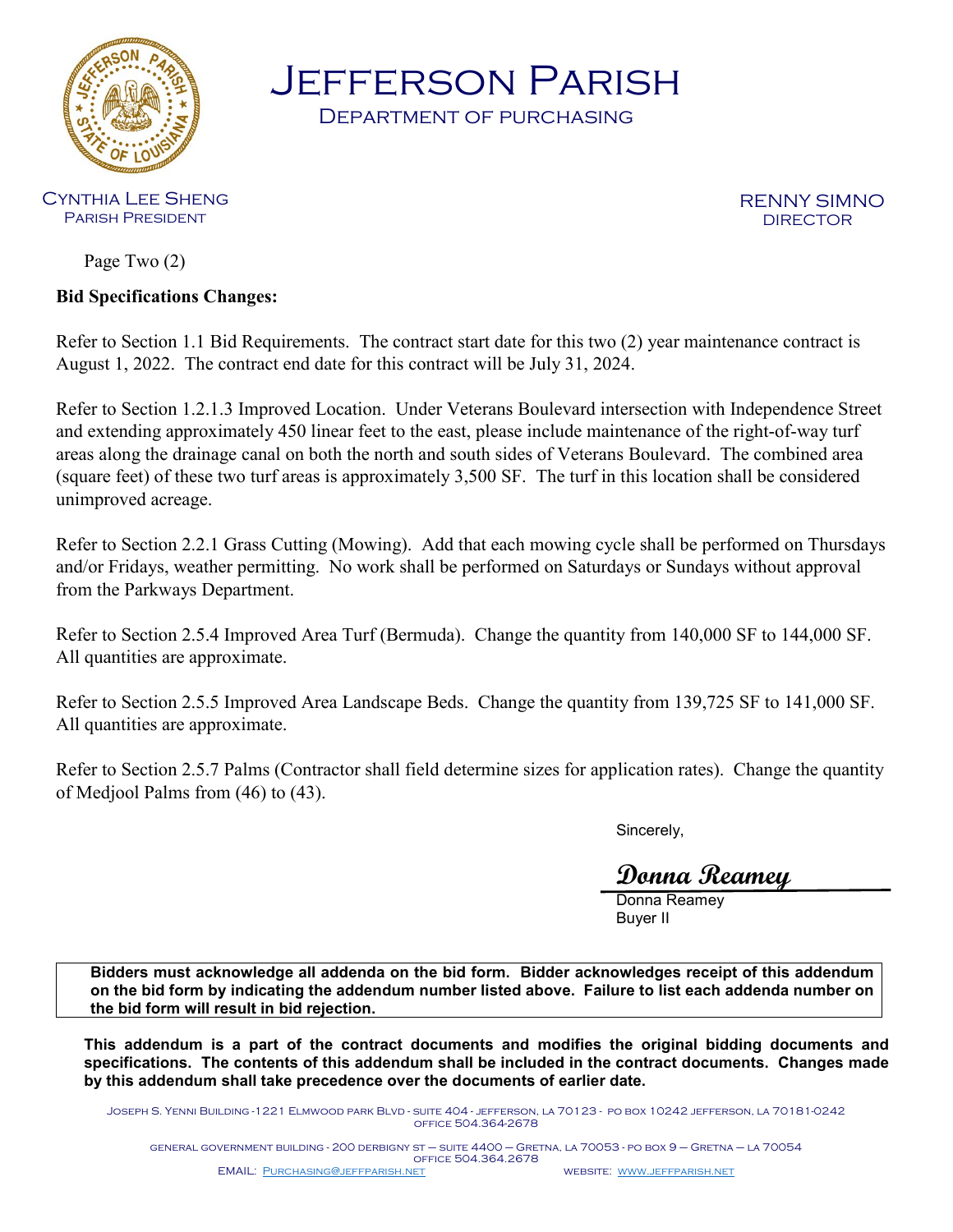**BID NO.: 50-00138058**

**Non Public Works**

### **All Public Work Projects are required to use the Louisiana Uniform Public Work Bid Form**

**All prices must be held firm unless an escalation provision is requested in this bid. Jefferson Parish will allow one escalation during the term of the contract, which may not exceed the U.S. Bureau of Labor Statistics National Index for all Urban Consumers, unadjusted 12 month figure. The most recently published figure issued at the time an adjustment is requested will be used. A request must be made in writing by the vendor, and the escalation will only be applied to purchases made after the request is made.**

**Are you requesting an escalation provision?**

**YES \_\_\_\_\_\_\_\_\_\_\_\_\_\_\_ NO \_\_\_\_\_\_\_\_\_\_\_\_\_\_**

**MAXIMUM ESCALATION PERCENTAGE REQUESTED \_\_\_\_\_\_\_\_\_\_%**

INITIAL BID PRICES WILL REMAIN FIRM THROUGH THE DATE OF \_

**For the purposes of comparison of bids when an escalation provision is requested, Jefferson Parish will apply the maximum escalation percentage quoted by the bidder to the period to which it is applied in the bid. The initial price and the escalation will be used to calculate the total bid price. It will be assumed,for comparison of prices only, that an equal amount of material or labor is purchased each month throughout the entire contract.**

# **DELIVERY: FOB JEFFERSON PARISH**

**INDICATE DELIVERY DATE ON EQUIPMENT AND SUPPLIES**

**LOUISIANA CONTRACTOR'S LICENSE NO.: (if applicable)**

# **THIS SECTION MUST BE COMPLETED BY BIDDER:**

|                   | TELEPHONE: ( )                                                                                                                                                                                                                                                                                                |  | FAX: $($ $)$        |
|-------------------|---------------------------------------------------------------------------------------------------------------------------------------------------------------------------------------------------------------------------------------------------------------------------------------------------------------|--|---------------------|
|                   |                                                                                                                                                                                                                                                                                                               |  |                     |
|                   | In the event that addenda are issued with this bid, bidders MUST acknowledge all addenda on the bid form. Bidder must<br>acknowledge receipt of an addendum on the bid form by placing the addendum number as indicated. Failure to acknowledge<br>any addendum on the bid form will result in bid rejection. |  |                     |
|                   |                                                                                                                                                                                                                                                                                                               |  |                     |
|                   | NUMBER: __________________________                                                                                                                                                                                                                                                                            |  |                     |
|                   | NUMBER: ___________________________                                                                                                                                                                                                                                                                           |  |                     |
|                   | NUMBER: __________________________                                                                                                                                                                                                                                                                            |  |                     |
|                   | TOTAL PRICE OF ALL BID ITEMS: \$                                                                                                                                                                                                                                                                              |  |                     |
| <b>AUTHORIZED</b> |                                                                                                                                                                                                                                                                                                               |  |                     |
|                   |                                                                                                                                                                                                                                                                                                               |  |                     |
|                   |                                                                                                                                                                                                                                                                                                               |  | <b>Printed Name</b> |
|                   | SIGNING INDICATES YOU HAVE READ AND COMPLY WITH THE INSTRUCTIONS AND CONDITIONS.                                                                                                                                                                                                                              |  |                     |

**NOTE: All bids should be returned with the BID NUMBER and BID OPENING DATE indicated on the outside of the envelope submitted to the Purchasing Department.**

**REVISED AS PER ADDENDUM # 1**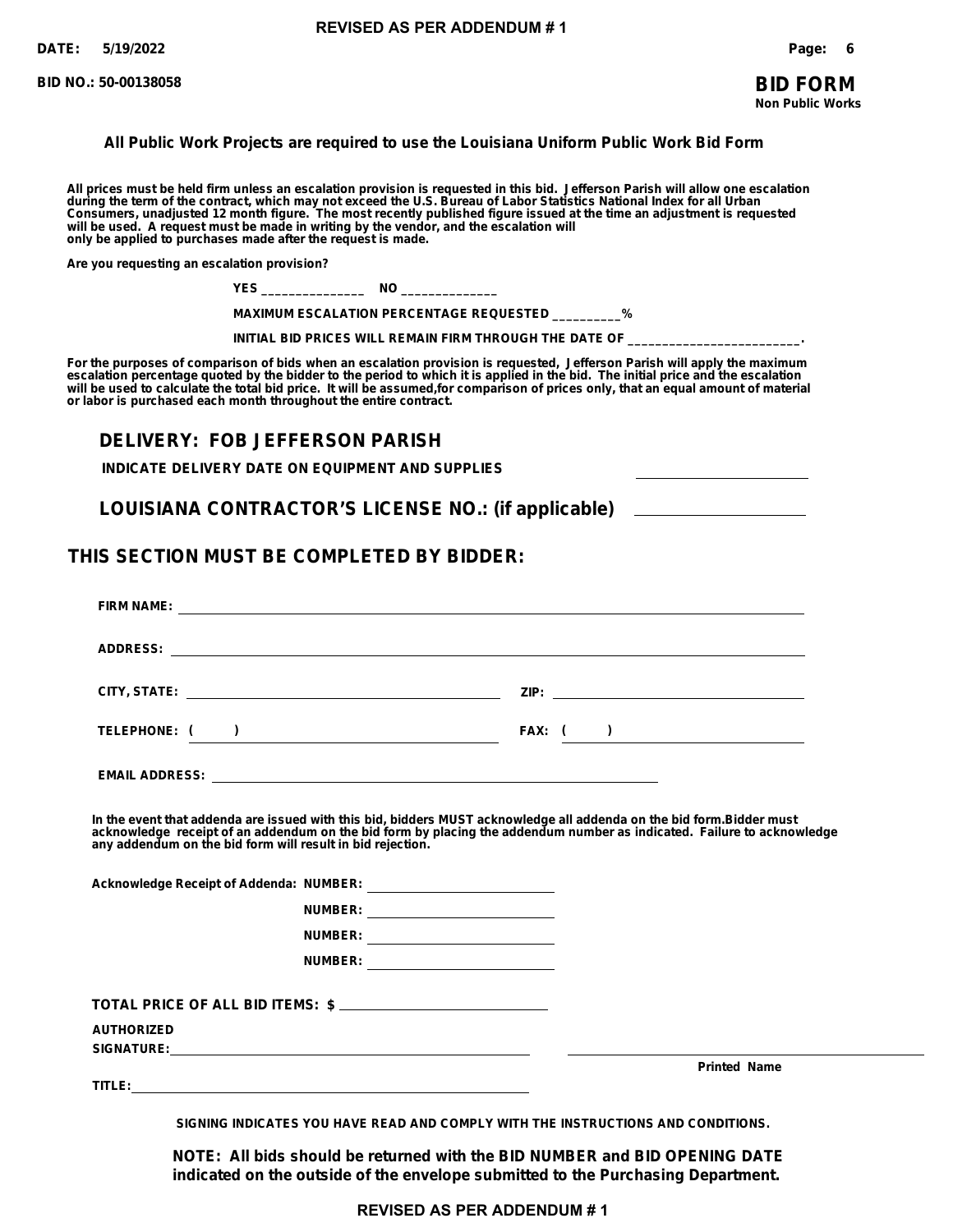#### **BID NO.: 50-00138058**

| <b>ITEM</b><br><b>NUMBER</b> | <b>QUANTITY</b> | U/M         | <b>DESCRIPTION OF ARTICLES</b>                                                                                                                                                                   | <b>UNIT PRICE</b><br><b>QUOTED</b> | <b>TOTALS</b> |
|------------------------------|-----------------|-------------|--------------------------------------------------------------------------------------------------------------------------------------------------------------------------------------------------|------------------------------------|---------------|
|                              |                 |             | TWO YEAR CONTRACT FOR LANDSCAPE AND<br><b>CHEMICAL MAINTENANCE FOR THE JEFFERSON</b><br>PARISH DEPARTMENT OF PARKWAYS.                                                                           |                                    |               |
| $\mathbf{1}$                 | 24.00           | МO          | 0010 PROVIDE A MONTHLY COST FOR THE<br><b>TWENTY FOUR (24)</b>                                                                                                                                   |                                    |               |
|                              |                 |             | <b>MONTHS FOR THE LANDSCAPE AND</b><br><b>CHEMICAL MAINTENANCE CONTRACT FOR</b><br><b>VETERANS BOULEVARD CPZ IMPROVEMENTS</b><br>FROM THE CITY OF KENNER LINE TO THE<br><b>17TH STREET CANAL</b> |                                    |               |
| $\mathbf{2}$                 | 1.00            | EA          | 0020 Complete Irrigation System Walk                                                                                                                                                             |                                    |               |
| 3                            | 1.00            | <b>CYCL</b> | 0030 INCIDENTAL MOWING                                                                                                                                                                           |                                    |               |
| 4                            | 1.00            | EA          | 0040 INCIDENTAL SHRUB<br>7 - GALLON                                                                                                                                                              |                                    |               |
| 5                            | 1.00            | EA          | 0050 INCIDENTAL SHRUB<br>15 - GALLON                                                                                                                                                             |                                    |               |
| 6                            | 1.00            | EA          | 0060 INCIDENTAL SHRUB<br>3 - GALLON                                                                                                                                                              |                                    |               |
| $\overline{7}$               | 1.00            | EA          | 0070 INCIDENTAL SHRUB<br>1 - GALLON                                                                                                                                                              |                                    |               |
| 8                            | 1.00            | EA          | 0080 INCIDENTAL ANNUAL COLOR<br><b>6 INCH POT</b>                                                                                                                                                |                                    |               |
| 9                            | 1.00            | EA          | 0090 INCIDENTAL TREE STAKE KIT<br>(MINIMUM 3 STAKES)                                                                                                                                             |                                    |               |
| 10                           | 1.00            | EA          | 0100 INCIDENTAL TREE<br>30 - GALLON                                                                                                                                                              |                                    |               |
| 11                           | 1.00            | <b>SQYD</b> | 0110 INCIDENTAL SOD<br><b>419 BURMUDA</b>                                                                                                                                                        |                                    |               |
| 12 <sup>2</sup>              | 1.00            | <b>LB</b>   | 0120 INCIDENTAL GRASS SEED<br><b>IMPROVED HULLED BERMUDA SEED</b>                                                                                                                                |                                    |               |
|                              |                 |             | <b>REVISED AS PER ADDENDUM #1</b>                                                                                                                                                                |                                    |               |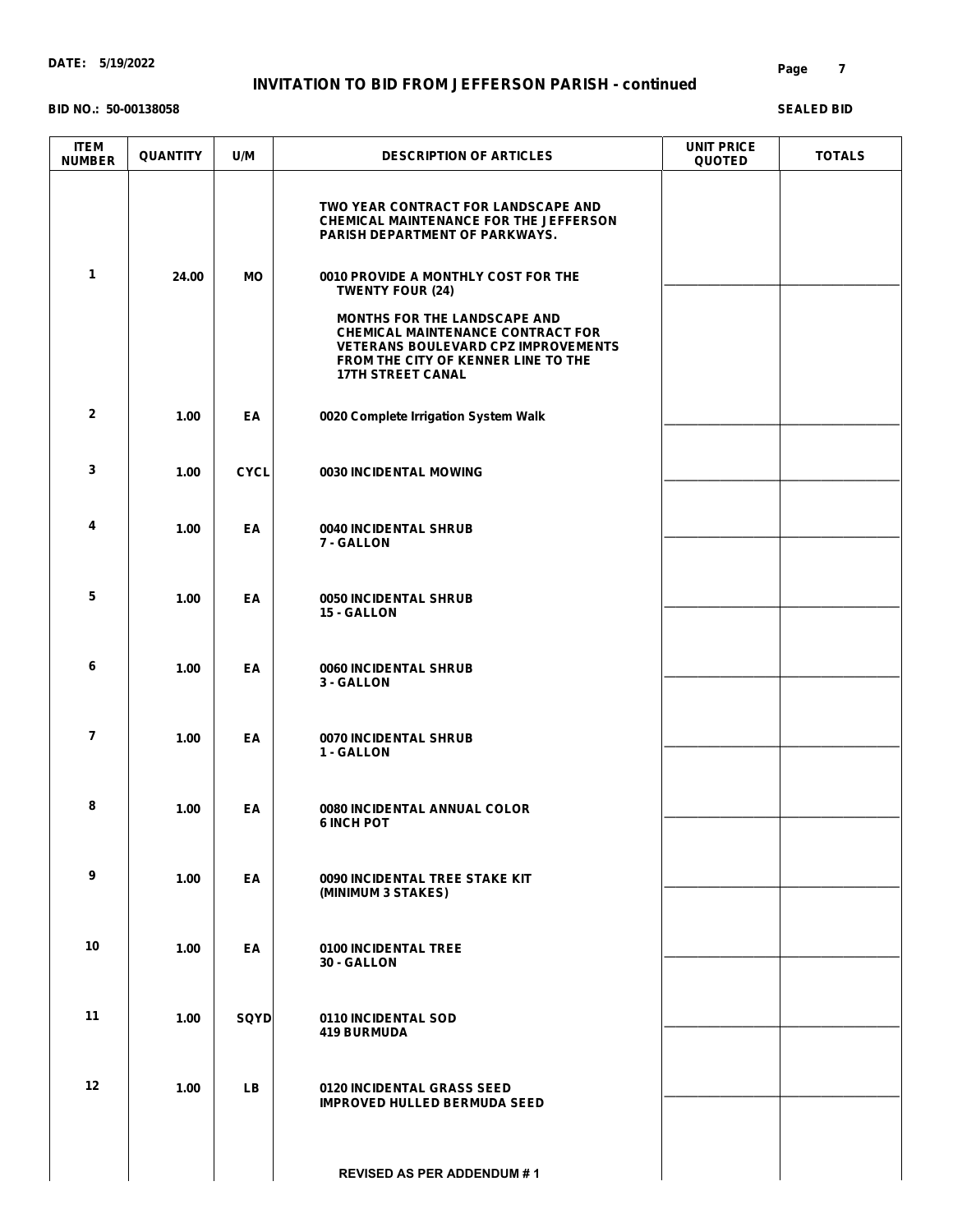# **INVITATION TO BID FROM JEFFERSON PARISH - continued**

#### **BID NO.: 50-00138058**

| <b>ITEM</b><br><b>NUMBER</b> | <b>QUANTITY</b> | U/M         | <b>DESCRIPTION OF ARTICLES</b>                                      | <b>UNIT PRICE</b><br><b>QUOTED</b> | <b>TOTALS</b> |
|------------------------------|-----------------|-------------|---------------------------------------------------------------------|------------------------------------|---------------|
|                              |                 |             | SUNSTAR OR APPROVED EQUAL                                           |                                    |               |
| 13                           | 1.00            | <b>SQYD</b> | 0130 INCIDENTAL SOD<br><b>CENTIPEDE</b>                             |                                    |               |
| 14                           | 1.00            | EA          | 0140 INCIDENTAL SOIL AMENDMENT<br>METRO 380 (2.8 CUBIC FEET BAG)    |                                    |               |
| 15                           | 1.00            | <b>CUYD</b> | 0150 INCIDENTAL FILL DIRT<br><b>PUMP SAND</b>                       |                                    |               |
| 16                           | 1.00            | <b>CUYD</b> | 0160 INCIDENTAL GARDEN SOIL                                         |                                    |               |
| 17                           | 1.00            | <b>CF</b>   | 0170 INCIDENTAL MULCH<br><b>BALED PINE STRAW</b>                    |                                    |               |
| 18                           | 1.00            | <b>CF</b>   | 0180 INCIDENTAL MULCH<br><b>CRUSHED PINE STRAW BAG</b>              |                                    |               |
| 19                           | 1.00            | EA          | 0190 INCIDENTAL TREE<br>45 - GALLON                                 |                                    |               |
| 20                           | 1.00            | EA          | 0200 INCIDENTAL WATER RETAINER<br><b>AQUASORB OR APPROVED EQUAL</b> |                                    |               |
|                              |                 |             | (50 POUND BAG)                                                      |                                    |               |
| 21                           | 1.00            | EA          | 0210 CONCRETE PAVERS (PAVER BRICKS ONLY)                            |                                    |               |
| 22                           | 1.00            | <b>SQYD</b> | 0220 CONCRETE PAVER REPAIR/LEVELING<br>(NO PAVERS SUPPLIED)         |                                    |               |
| 23                           | 1.00            | <b>CUYD</b> | 0230 INCIDENTAL EMERGENCY TREE TRIMMING<br>(DEBRIS MEASUREMENT)     |                                    |               |
| 24                           | 1.00            | <b>CYCL</b> | 0240 BLOCK WALL CLEANING                                            |                                    |               |
| 25                           | 1.00            | <b>CYCL</b> | 0250 DECORATIVE LIGHT CUBE CLEANING                                 |                                    |               |
|                              |                 |             | <b>REVISED AS PER ADDENDUM #1</b>                                   |                                    |               |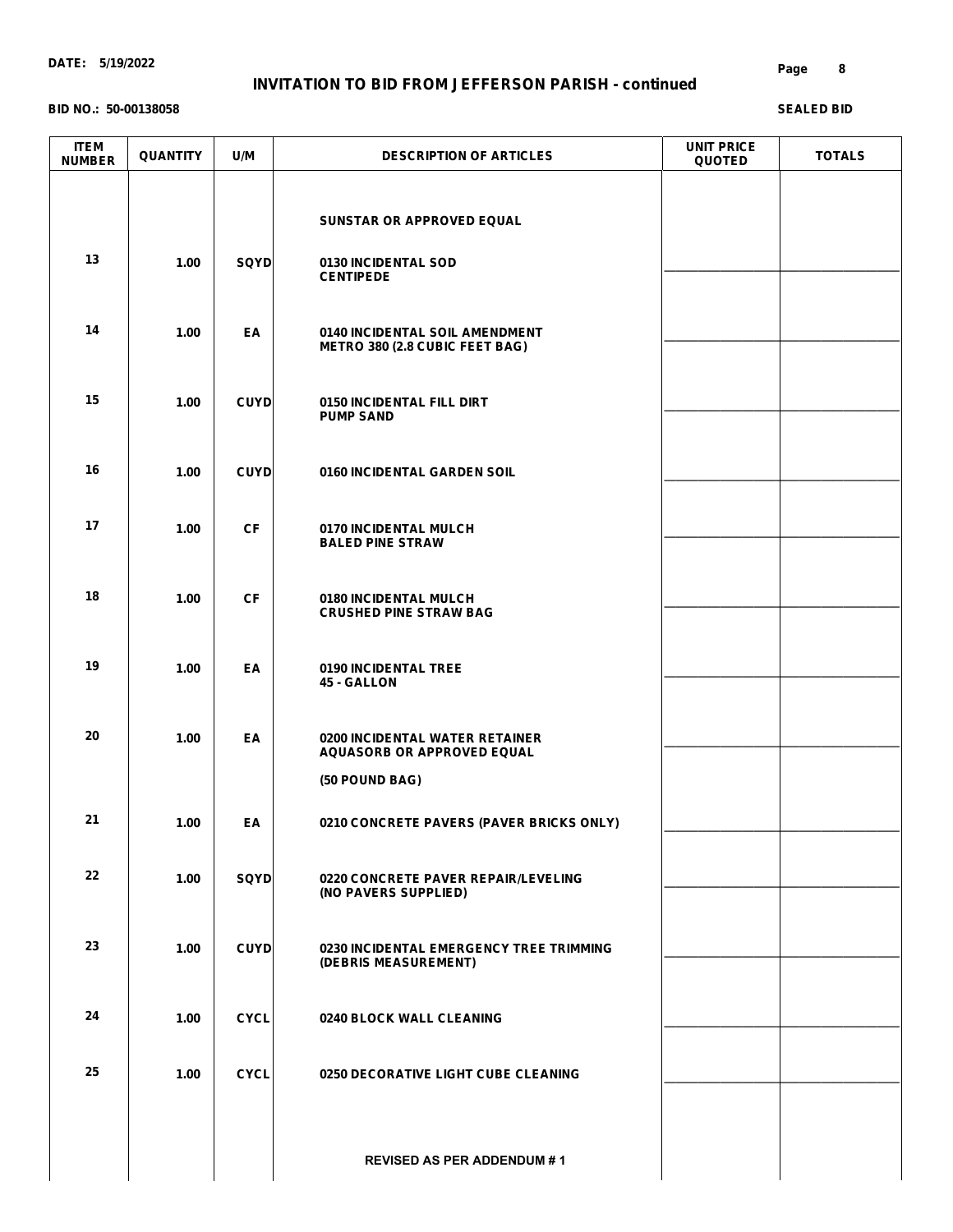# **INVITATION TO BID FROM JEFFERSON PARISH - continued**

#### **BID NO.: 50-00138058**

| <b>ITEM</b><br><b>NUMBER</b> | <b>QUANTITY</b> | U/M         | <b>DESCRIPTION OF ARTICLES</b>                                  | <b>UNIT PRICE</b><br><b>QUOTED</b> | <b>TOTALS</b> |
|------------------------------|-----------------|-------------|-----------------------------------------------------------------|------------------------------------|---------------|
| 26                           | 1.00            | <b>CYCL</b> | 0260 SCULPTURE CLEANING                                         |                                    |               |
| 27                           | 1.00            | <b>CUYD</b> | 0270 INCIDENTAL EMERGENCY SHRUB PRUNING<br>(DEBRIS MEASUREMENT) |                                    |               |
| 28                           | 1.00            | EA          | 0280 1 INCH IRRIGATION VALVE                                    |                                    |               |
| 29                           | 1.00            | EA          | 0290 1.5 INCH IRRIGATION VALVE                                  |                                    |               |
| 30                           | 1.00            | EA          | 0300 2 INCH IRRIGATION VALVE                                    |                                    |               |
| 31                           | 1.00            | EA          | 0310 4 INCH IRRIGATION POP-UP                                   |                                    |               |
| 32                           | 1.00            | EA          | 0320 12 INCH IRRIGATION POP-UP                                  |                                    |               |
| 33                           | 1.00            | EA          | 0330 IRRIGATION SPRAY NAZZLE                                    |                                    |               |
| 34                           | 1.00            | LF          | 0340 IRRIGATION MAIN LINE REPAIR                                |                                    |               |
| 35                           | 1.00            | LF          | 0350 IRRIGATION LATERAL LINE REPAIR                             |                                    |               |
| 36                           | 1.00            | EA          | 0360 IRRIGATION CONTROLLER<br>(RAINBIRD ESP-LX OR SIMILAR)      |                                    |               |
| 37                           | 1.00            | EA          | 0370 IRRIGATION CONTROL MODULE<br>(4 ZONE)                      |                                    |               |
| 38                           | 1.00            | EA          | <b>0380 IRRIGATION CONTROL MODULE</b><br>(8 ZONE)               |                                    |               |
| 39                           | 1.00            | EA          | <b>0390 IRRIGATION TURF ROTOR</b>                               |                                    |               |
| 40                           | 1.00            | EA          | <b>0400 IRRIGATION ROTARY NOZZLE</b><br>(HUNTER MP ROTATOR)     |                                    |               |
|                              |                 |             | <b>REVISED AS PER ADDENDUM #1</b>                               |                                    |               |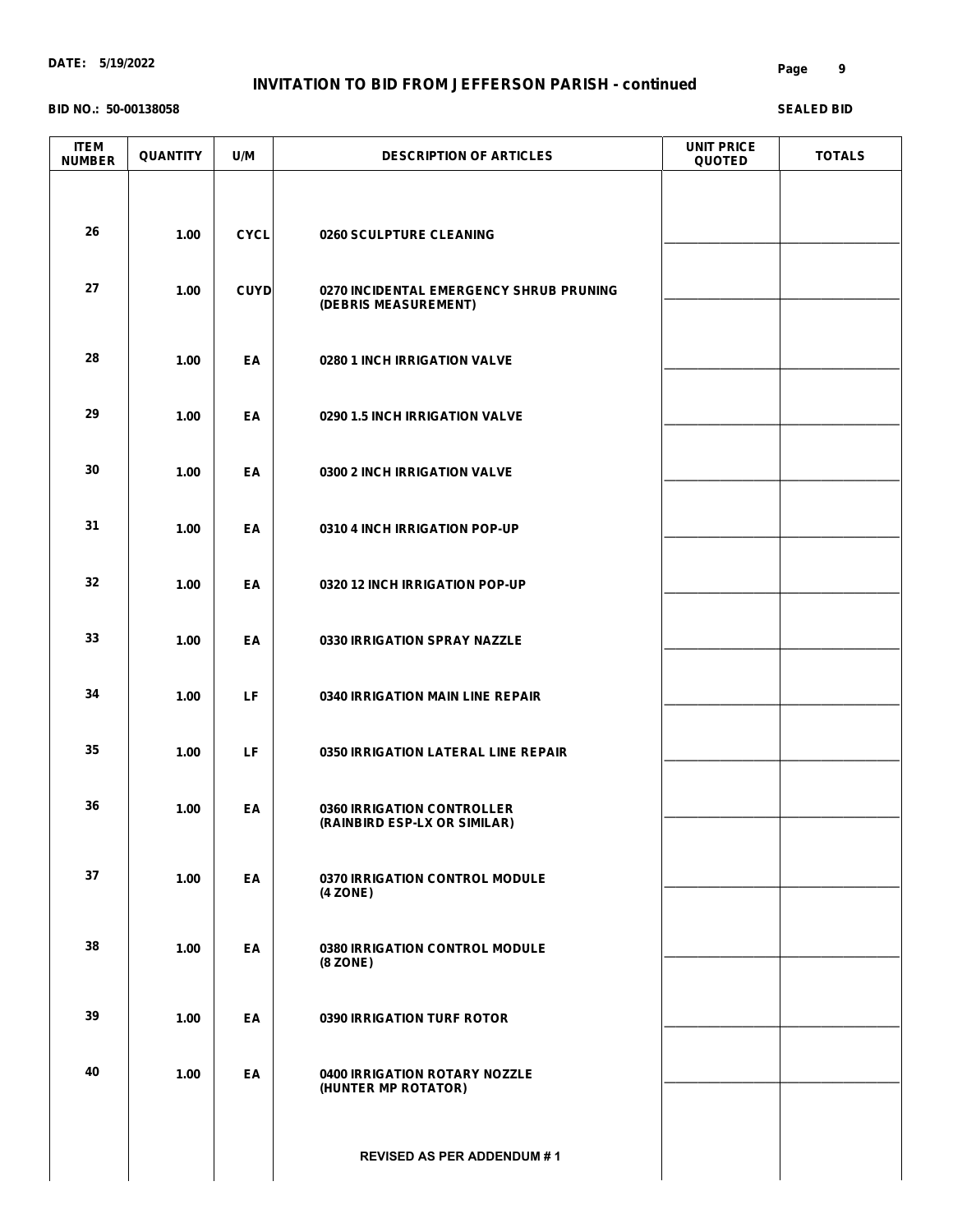# **INVITATION TO BID FROM JEFFERSON PARISH - continued**

#### **BID NO.: 50-00138058**

| <b>ITEM</b><br><b>NUMBER</b> | <b>QUANTITY</b> | U/M | <b>DESCRIPTION OF ARTICLES</b>                                        | <b>UNIT PRICE</b><br><b>QUOTED</b> | <b>TOTALS</b> |
|------------------------------|-----------------|-----|-----------------------------------------------------------------------|------------------------------------|---------------|
| 41                           | 1.00            | EA  | 0410 IRRIGATION 2 INCH RPA BACKFLOW<br><b>PREVENTER</b>               |                                    |               |
| 42                           | 1.00            | EA  | 0420 RAINBIRD (OR SIMILAR) BATTERY<br><b>CONTROLLER (6 ZONE)</b>      |                                    |               |
| 43                           | 1.00            | EA  | 0430 RAINBIRD (OR SIMILAR) BATTERY<br><b>CONTROLLER (4 ZONE)</b>      |                                    |               |
| 44                           | 1.00            | EA  | 0440 2 INCH BACKFLOW BRASS BALL VALVE                                 |                                    |               |
| 45                           | 1.00            | EA  | 0450 2 INCH BACKFLOW BRASS BALL VALVE<br><b>WITH TEST COCK</b>        |                                    |               |
| 46                           | 1.00            | EA  | 0460 2 INCH BACKFLOW RELIEF VALVE REPAIR<br><b>KIT</b>                |                                    |               |
| 47                           | 1.00            | EA  | 0470 CLASS II 2 INCH RPA BACKFLOW COVER<br>(NO BASE)                  |                                    |               |
| 48                           | 1.00            | EA  | 0480 CLASS II 2 INCH RPA BACKFLOW BASE<br>(NO COVER)                  |                                    |               |
| 49                           | 1.00            | EA  | 0490 CLASS II 2 INCH RPA BACKFLOW COVER<br><b>CONCRETE FOUNDATION</b> |                                    |               |
|                              |                 |     | APPROXIMATELY 18 INCHES X 48 INCHES X<br><b>4 INCHES THICK</b>        |                                    |               |
| 50                           | 1.00            | EA  | 0500 2 INCH BACKFLOW RUBBER PARTS REPAIR<br><b>KIT</b>                |                                    |               |
| 51                           | 1.00            | EA  | 0510 2 INCH BACKFLOW CHECK REPAIR KIT                                 |                                    |               |
| 52                           | 1.00            | EA  | 0520 10 INCH ROUND IRRIGATION VALVE BOX<br><b>WITH LID</b>            |                                    |               |
| 53                           | 1.00            | EA  | 0530 10 INCH ROUND IRRIGATION VALVE BOX<br>LID (ONLY)                 |                                    |               |
|                              |                 |     | <b>REVISED AS PER ADDENDUM #1</b>                                     |                                    |               |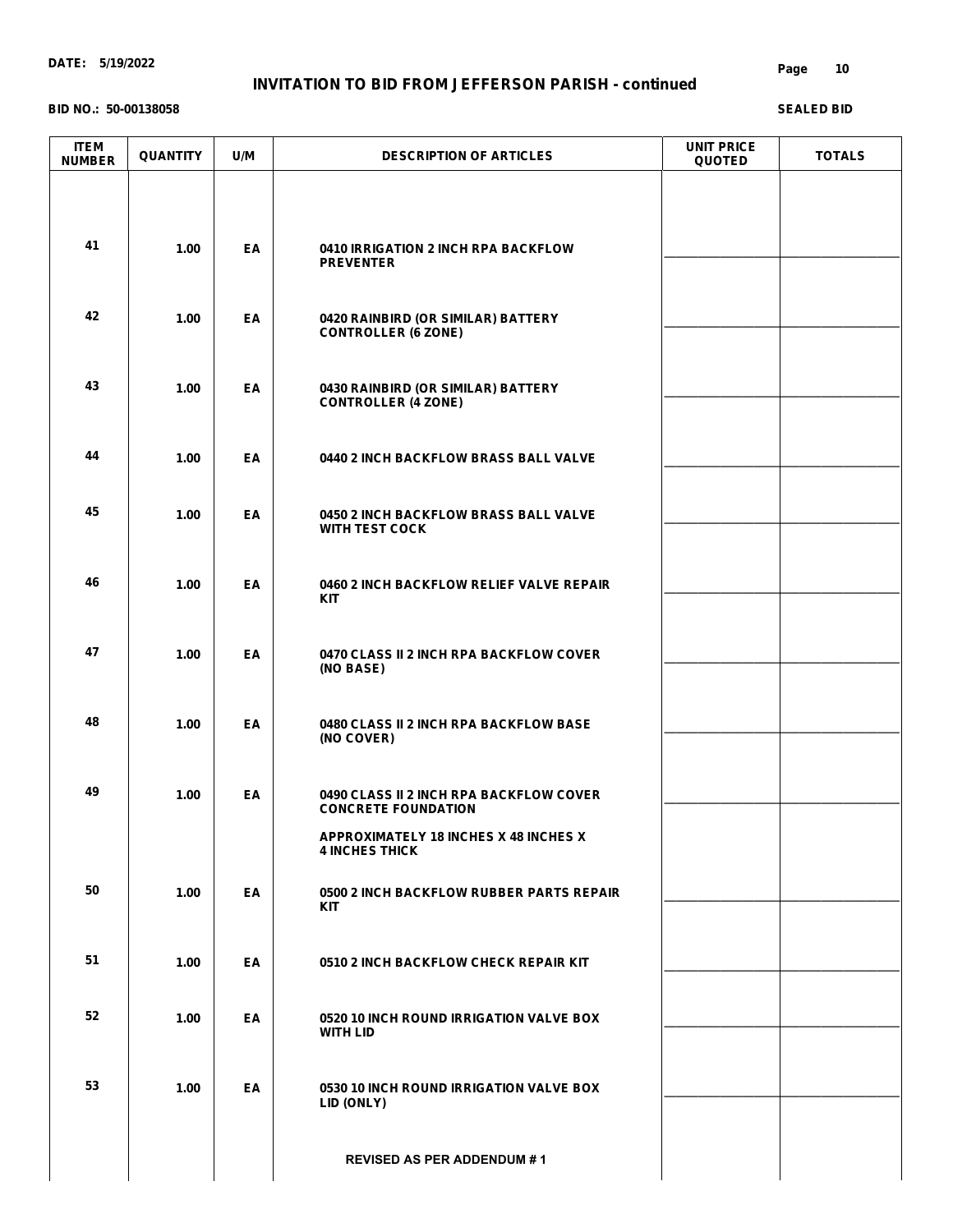# **INVITATION TO BID FROM JEFFERSON PARISH - continued**

#### **BID NO.: 50-00138058**

| <b>ITEM</b><br><b>NUMBER</b> | <b>QUANTITY</b> | U/M       | <b>DESCRIPTION OF ARTICLES</b>                                                | <b>UNIT PRICE</b><br><b>QUOTED</b> | <b>TOTALS</b> |
|------------------------------|-----------------|-----------|-------------------------------------------------------------------------------|------------------------------------|---------------|
| 54                           | 1.00            | EA        | 0540 14 INCH X 19 INCH IRRIGATION VALVE<br><b>BOX WITH LID</b>                |                                    |               |
| 55                           | 1.00            | EA        | 0550 14 INCH X 19 INCH IRRIGATION VALVE<br><b>BOX LID (ONLY)</b>              |                                    |               |
| 56                           | 1.00            | EA        | 0560 13 INCH X 20 INCH IRRIGATION VALVE<br><b>BOX WITH LID</b>                |                                    |               |
| 57                           | 1.00            | EA        | 0570 13 INCH X 20 INCH IRRIGATION VALVE<br><b>BOX LID (ONLY)</b>              |                                    |               |
| 58                           | 1.00            | EA        | 0580 13 INCH X 24 INCH IRRIGATION VALVE<br><b>BOX WITH LID</b>                |                                    |               |
| 59                           | 1.00            | EA        | 0590 13 INCH X 24 INCH IRRIGATION VALVE<br><b>BOX LID (ONLY)</b>              |                                    |               |
| 60                           | 1.00            | <b>HR</b> | <b>0600 IRRIGATION WIRE TRACKING</b>                                          |                                    |               |
| 61                           | 1.00            | LF.       | 0610 IRRIGATION WIRE REPAIR OR<br><b>REPLACEMENT WITH TRENCHING</b>           |                                    |               |
| 62                           | 1.00            | LF        | <b>0620 IRRIGATION WIRE REPAIR OR</b><br><b>REPLACEMENT WITHOUT TRENCHING</b> |                                    |               |
| 63                           | 1.00            | EA        | <b>0630 WATERPROOF IRRIGATION SPLICE</b><br>$(3M DBR/Y-6)$                    |                                    |               |
| 64                           | 1.00            | LF.       | <b>0640 IRRIGATION LINE TUNNELING</b><br>(UNDER 5 LINEAR FEET PER)            |                                    |               |
| 65                           | 1.00            | EA        | 0650 NIPPLE RISERS 1/2 INCH X 3 INCH<br>(FOR POP-UPS)                         |                                    |               |
| 66                           | 1.00            | EA        | 0660 NIPPLE RISERS 1/2 INCH X 3 INCH<br>(FOR TURF ROTORS)                     |                                    |               |
|                              |                 |           | <b>REVISED AS PER ADDENDUM #1</b>                                             |                                    |               |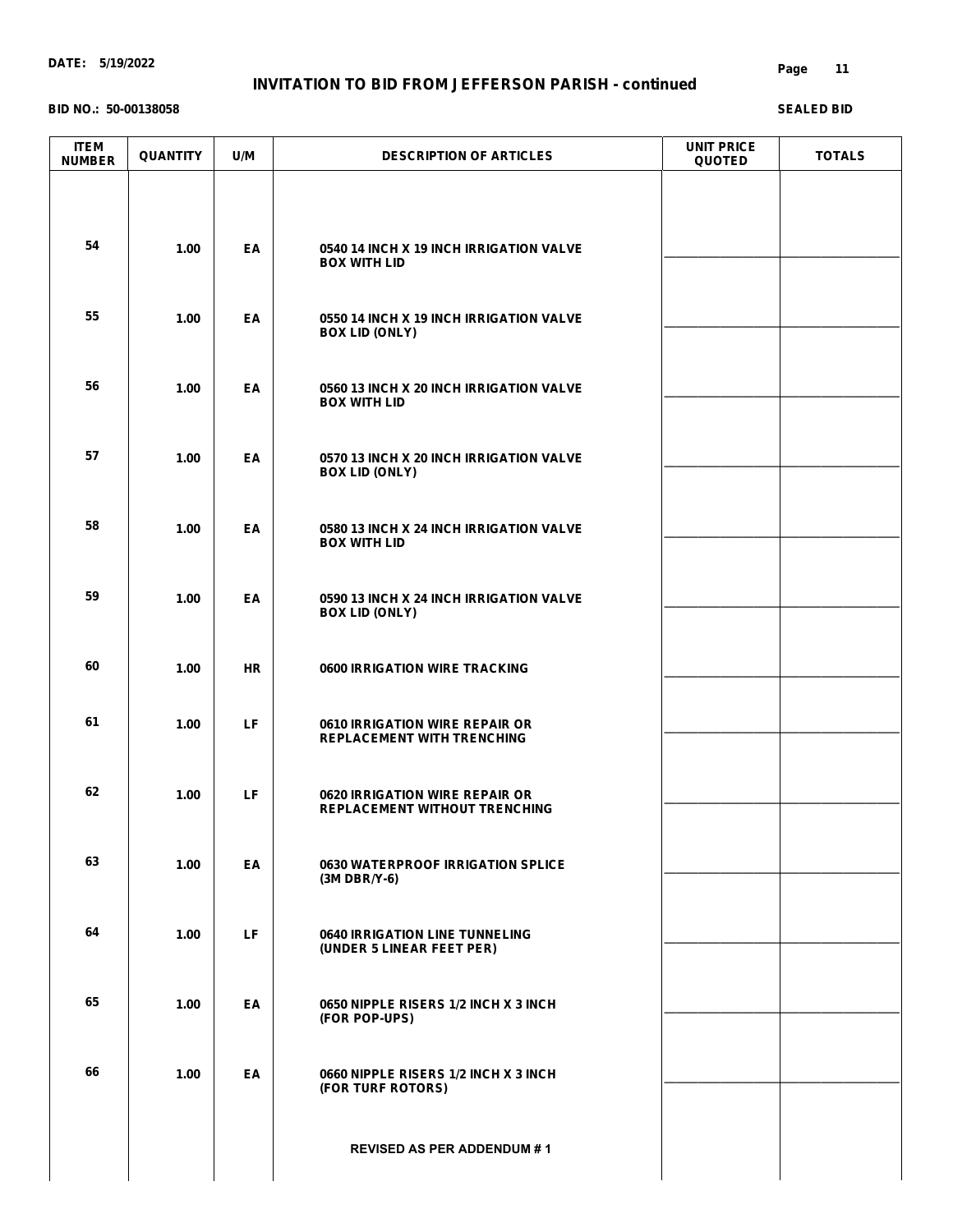# **INVITATION TO BID FROM JEFFERSON PARISH - continued**

#### **BID NO.: 50-00138058**

| <b>ITEM</b><br><b>NUMBER</b> | <b>QUANTITY</b> | U/M         | <b>DESCRIPTION OF ARTICLES</b>                                                     | <b>UNIT PRICE</b><br><b>QUOTED</b> | <b>TOTALS</b> |
|------------------------------|-----------------|-------------|------------------------------------------------------------------------------------|------------------------------------|---------------|
|                              |                 |             |                                                                                    |                                    |               |
| 67                           |                 |             |                                                                                    |                                    |               |
|                              | 1.00            | EA          | 0670 SOLENOID (RAINBIRD)                                                           |                                    |               |
| 68                           | 1.00            | EA          | 0680 SOLENOID (HUNTER)                                                             |                                    |               |
| 69                           | 1.00            | EA          | 0690 RAINBIRD 1800 6 INCH EXTENSION<br><b>RISER</b>                                |                                    |               |
| 70                           | 1.00            | EA          | 0700 DIAPHRAGM - 1 INCH VALVE (RAINBIRD)                                           |                                    |               |
| 71                           | 1.00            | EA          | 0710 DIAPHRAGM - 1.5 INCH VALVE<br>(RAINBIRD)                                      |                                    |               |
| 72                           | 1.00            | EA          | 0720 DIAPHRAGM - 2 INCH VALVE (RAINBIRD)                                           |                                    |               |
| 73                           | 1.00            | EA          | 0730 DIAPHRAGM - 1 INCH VALVE (HUNTER)                                             |                                    |               |
| 74                           | 1.00            | EA          | 0740 DIAPHRAGM - 1.5 INCH VALVE (HUNTER)                                           |                                    |               |
| 75                           | 1.00            | EA          | 0750 DIAPHRAGM - 2 INCH VALVE (HUNTER)                                             |                                    |               |
| 76                           | 1.00            | <b>ACRE</b> | 0760 INCIDENTIAL BED GRANULAR<br><b>APPLICATION</b>                                |                                    |               |
|                              |                 |             | <b>LARGE AREA (MINIMUM 1 ACRE)</b><br>NO PRODUCT, LABOR ONLY                       |                                    |               |
| 77                           | 1,000.00        | SQFT        | 0770 INCIDENTAL BED GRANULAR APPLICATION<br>SMALL AREA (MINIMUM 1,000 SQUARE FEET) |                                    |               |
|                              |                 |             | NO PRODUCT, LABOR ONLY                                                             |                                    |               |
| 78                           | 1.00            | <b>ACRE</b> | 0780 INCIDENTAL BED LIQUID APPLICATION<br><b>LARGE AREA (MINIMUM 1 ACRE)</b>       |                                    |               |
|                              |                 |             | NO PRODUCT, LABOR ONLY                                                             |                                    |               |
| 79                           | 1,000.00        | SQFT        | 0790 INCIDENTAL BED LIQUID APPLICATION<br>SMALL AREA (MINIMUM 1,000 SQUARE FEET)   |                                    |               |
|                              |                 |             |                                                                                    |                                    |               |
|                              |                 |             | <b>REVISED AS PER ADDENDUM #1</b>                                                  |                                    |               |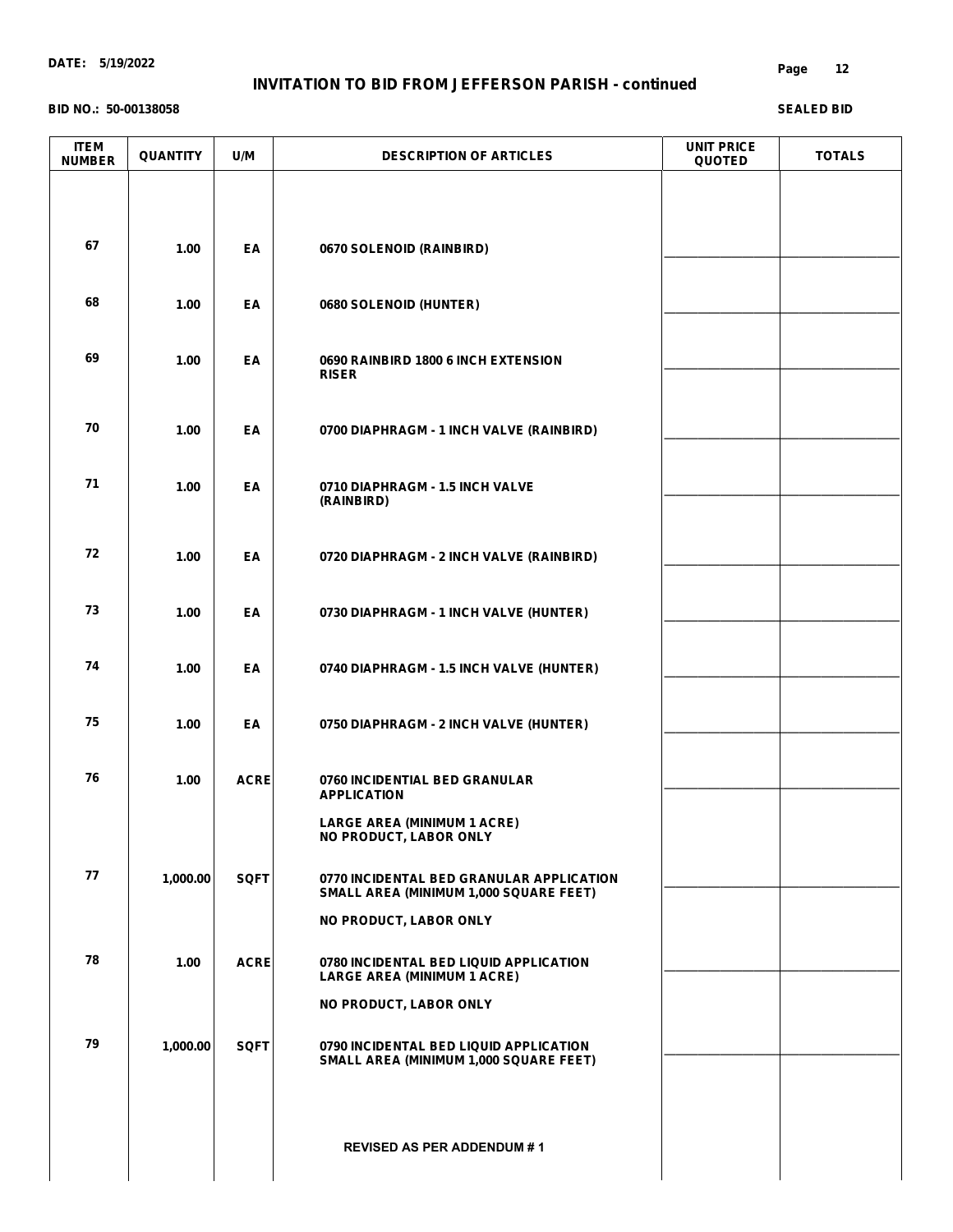**BID NO.: 50-00138058**

#### **Page 13**

| <b>ITEM</b><br><b>NUMBER</b> | <b>QUANTITY</b> | U/M         | <b>DESCRIPTION OF ARTICLES</b>                                                      | <b>UNIT PRICE</b><br><b>QUOTED</b> | <b>TOTALS</b> |
|------------------------------|-----------------|-------------|-------------------------------------------------------------------------------------|------------------------------------|---------------|
|                              |                 |             | NO PRODUCT, LABOR ONLY                                                              |                                    |               |
| 80                           | 1.00            | <b>ACRE</b> | <b>0800 INCIDENTAL TURF GRANULAR</b><br><b>APPLICATION</b>                          |                                    |               |
|                              |                 |             | <b>LARGE AREA (MINIMUM 1 ACRE)</b><br>NO PRODUCT, LABOR ONLY                        |                                    |               |
| 81                           | 1,000.00        | <b>SQFT</b> | <b>0810 INCIDENTAL TURF GRANULAR</b><br><b>APPLICATION</b>                          |                                    |               |
|                              |                 |             | SMALL AREA (MINIMUM 1,000 SQUARE FEET)<br>NO PRODUCT, LABOR ONLY                    |                                    |               |
| 82                           | 1.00            | <b>ACRE</b> | 0820 INCIDENTAL TURF LIQUID APPLICATION<br><b>LARGE AREA (MINIMUM 1 ACRE)</b>       |                                    |               |
|                              |                 |             | <b>NO PRODUCT, LABOR ONLY</b>                                                       |                                    |               |
| 83                           | 1,000.00        | <b>SQFT</b> | 0830 INCIDENTAL TURF LIQUID APPLICATION<br>SMALL AREA (MINIMUM 1,000 SQUARE FEET)   |                                    |               |
|                              |                 |             | <b>NO PRODUCT, LABOR ONLY</b>                                                       |                                    |               |
| 84                           | 1.00            | EA          | 0840 ARBORJET INJECTION APPLICATION<br><b>PER PALM APPLICATION PRICE</b>            |                                    |               |
|                              |                 |             | NO PRODUCT, LABOR ONLY                                                              |                                    |               |
| 85                           | 1.00            | EA          | 0850 ARBORJET ARBOR-OTC OR APPROVED<br><b>EQUAL</b>                                 |                                    |               |
|                              |                 |             | PER PALM PRODUCT PRICE (2.8 GRAMS)<br>PRODUCT ONLY, NO LABOR                        |                                    |               |
| 86                           | 1.00            | EA          | 0860 ARBORJET IMA-JET OR APPROVED EQUAL<br>PER PALM PRODUCT PRICE (20 MILLILITERS)  |                                    |               |
|                              |                 |             | PRODUCT ONLY, NO LABOR                                                              |                                    |               |
| 87                           | 1.00            | EA          | 0870 ARBORJET PALM-JET OR APPROVED EQUAL<br>PER PALM PRODUCT PRICE (20 MILLILITERS) |                                    |               |
|                              |                 |             | PRODUCT ONLY, NO LABOR                                                              |                                    |               |
| 88                           | 1.00            | EA          | 0880 ARBORJET PHOSPHO-JET OR APPROVED<br><b>EQUAL</b>                               |                                    |               |
|                              |                 |             | PER PALM PRODUCT PRICE (20 MILLILITERS)<br>PRODUCT ONLY, NO LABOR                   |                                    |               |
| 89                           | 1.00            | EA          | 0890 6 INCH ROUND IRRIGATION VALVE BOX<br>LID (ONLY)                                |                                    |               |
|                              |                 |             | <b>REVISED AS PER ADDENDUM #1</b>                                                   |                                    |               |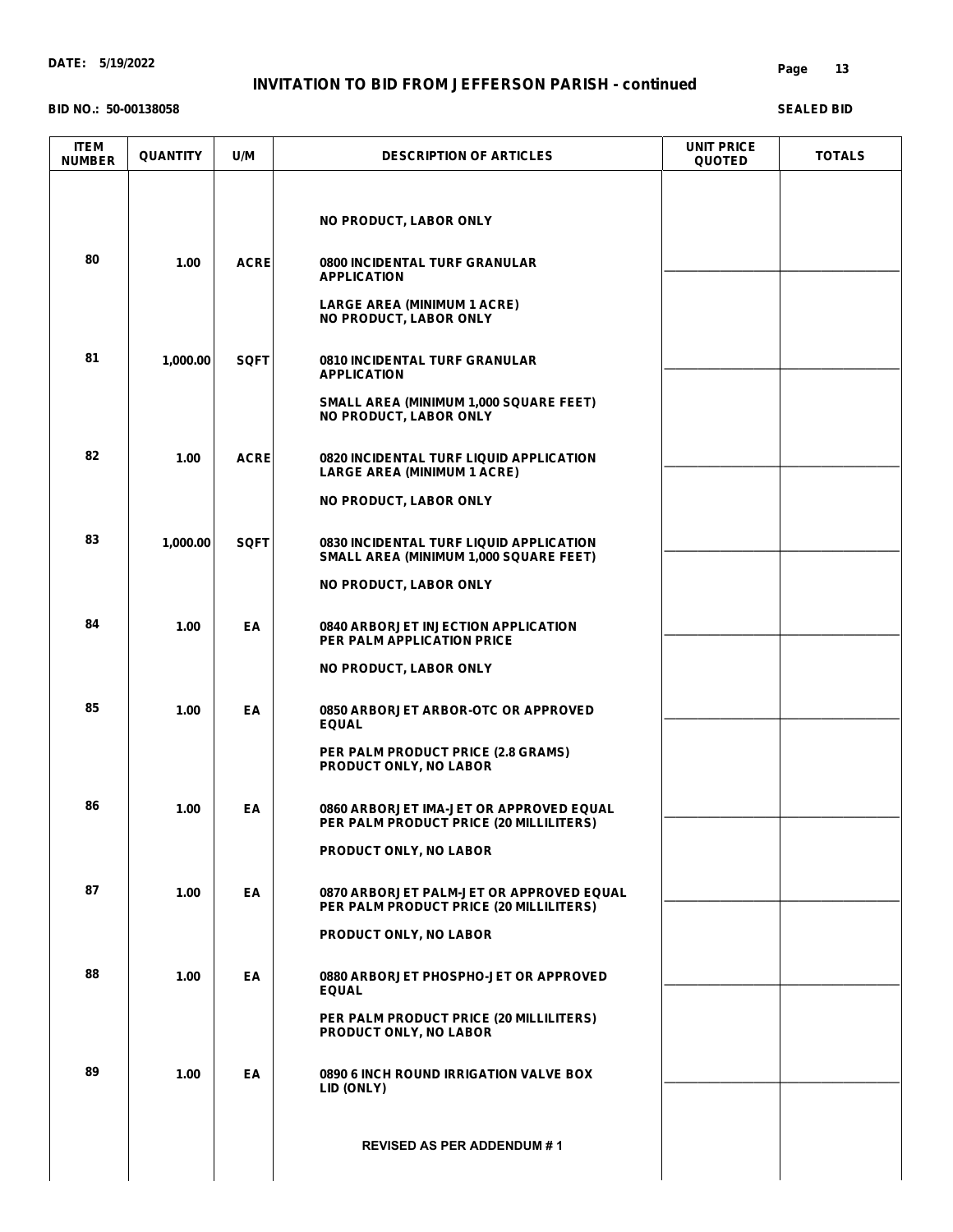# **INVITATION TO BID FROM JEFFERSON PARISH - continued**

#### **BID NO.: 50-00138058**

#### **Page 14**

| <b>ITEM</b><br><b>NUMBER</b> | <b>QUANTITY</b> | U/M         | <b>DESCRIPTION OF ARTICLES</b>                                                         | <b>UNIT PRICE</b><br><b>QUOTED</b> | <b>TOTALS</b> |
|------------------------------|-----------------|-------------|----------------------------------------------------------------------------------------|------------------------------------|---------------|
|                              |                 |             |                                                                                        |                                    |               |
| 90                           | 1.00            | <b>ACRE</b> | 0900 AGROLIQUID HIGH NRG-N OR APPROVED<br><b>EQUAL</b>                                 |                                    |               |
|                              |                 |             | <b>APPLICATION: 9.5 GALLONS PER ACRE</b><br>PRODUCT ONLY, NO LABOR                     |                                    |               |
| 91                           | 1.00            | <b>ACRE</b> | 0910 ARGOLIQUID SURE K OR APPROVED EQUAL<br><b>APPLICATION: 4.25 GALLONS PER ACRE</b>  |                                    |               |
|                              |                 |             | PRODUCT ONLY, NO LABOR                                                                 |                                    |               |
| 92                           | 1.00            | <b>ACRE</b> | <b>0920 AGROLIQUID PRO-GERMINATION OR</b><br><b>APPROVED EQUAL</b>                     |                                    |               |
|                              |                 |             | <b>APPLICATION: 2 GALLONS PER ACRE</b><br>PRODUCT ONLY, NO LABOR                       |                                    |               |
| 93                           | 1.00            | <b>ACRE</b> | 0930 BASF IMAGE 70 DG OR APPROVED EQUAL<br><b>APPLICATION: 11 OUNCES PER ACRE</b>      |                                    |               |
|                              |                 |             | PRODUCT ONLY, NO LABOR                                                                 |                                    |               |
| 94                           | 1.00            | <b>ACRE</b> | 0940 BASF DRIVE XLR8 OR APPROVED EQUAL<br><b>APPLICATION: 64 OUNCES PER ACRE</b>       |                                    |               |
|                              |                 |             | <b>PRODUCT ONLY, NO LABOR</b>                                                          |                                    |               |
| 95                           | 1.00            | GL          | 0950 BASF PAGEANT INTRINSIC OR APPROVED<br><b>EQUAL</b>                                |                                    |               |
|                              |                 |             | <b>APPLICATION: 18 OUNCES PER 100 GALLONS</b><br>PRODUCT ONLY, NO LABOR                |                                    |               |
| 96                           | 1.00            | <b>ACRE</b> | 0960 BASF OVERDRIVE HERBICIDE OR<br><b>APPROVED EQUAL</b>                              |                                    |               |
|                              |                 |             | <b>APPLICATION: .5 OUNCES PER ACRE</b><br>PRODUCT ONLY, NO LABOR                       |                                    |               |
| 97                           | 1.00            | <b>ACRE</b> | 0970 BASF PLATEAU OR APPROVED EQUAL<br><b>APPLICATION: .5 OUNCES PER ACRE</b>          |                                    |               |
|                              |                 |             | PRODUCT ONLY, NO LABOR                                                                 |                                    |               |
| 98                           | 1,000.00        | <b>SQFT</b> | 0980 BASF PILLAR G INTRINSIC OR APPROVED<br><b>EQUAL</b>                               |                                    |               |
|                              |                 |             | <b>APPLICATION: 3 POUNDS PER 1,000 SQUARE</b><br><b>FEET</b><br>PRODUCT ONLY, NO LABOR |                                    |               |
| 99                           | 1.00            | <b>ACRE</b> | 0990 BAYER CELSIUS WG OR APPROVED EQUAL<br><b>APPLICATION: .5 OUNCES PER ACRE</b>      |                                    |               |
|                              |                 |             | <b>REVISED AS PER ADDENDUM #1</b>                                                      |                                    |               |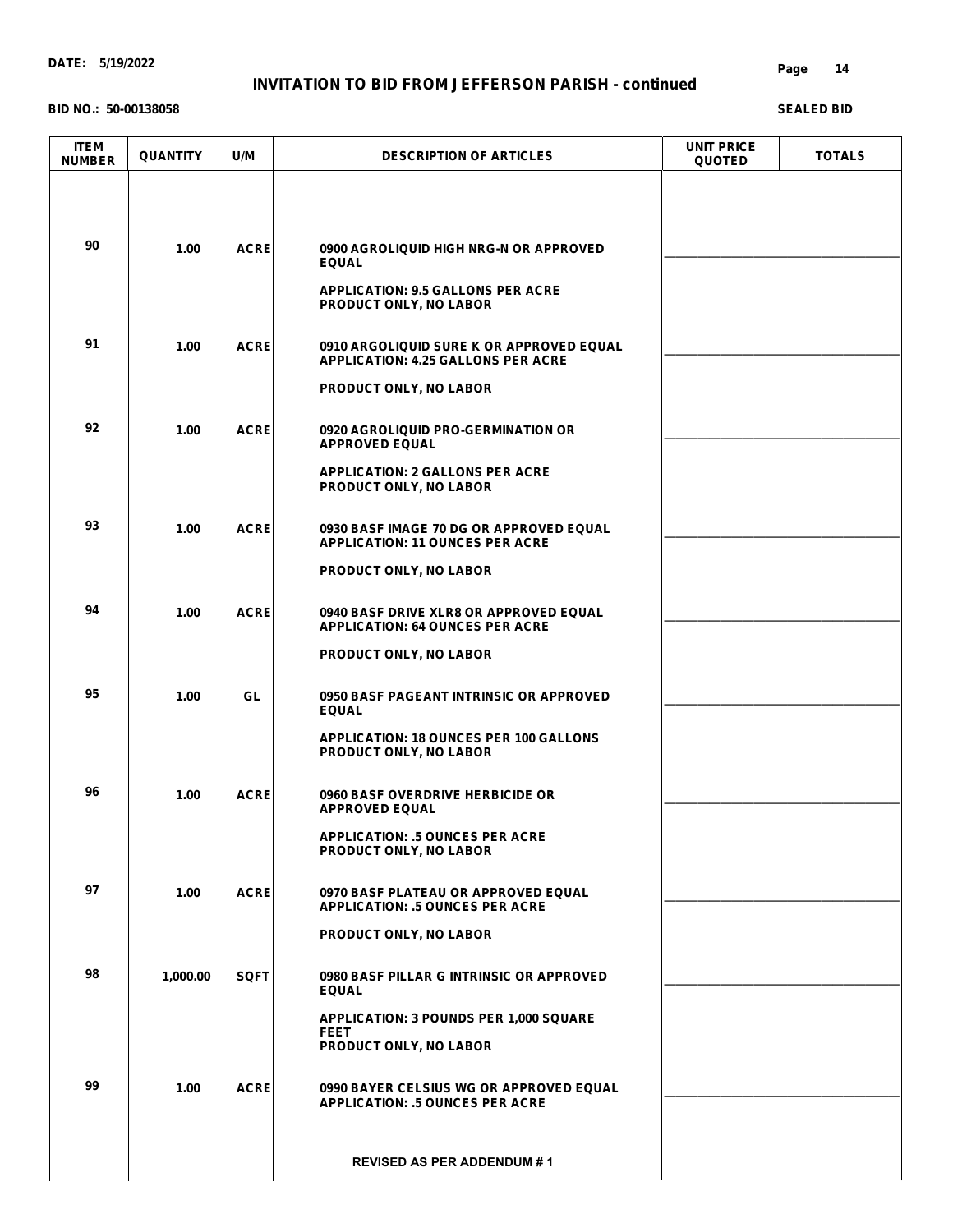**BID NO.: 50-00138058**

#### **Page 15**

| <b>ITEM</b><br><b>NUMBER</b> | <b>QUANTITY</b> | U/M         | <b>DESCRIPTION OF ARTICLES</b>                                                             | <b>UNIT PRICE</b><br><b>QUOTED</b> | <b>TOTALS</b> |
|------------------------------|-----------------|-------------|--------------------------------------------------------------------------------------------|------------------------------------|---------------|
|                              |                 |             |                                                                                            |                                    |               |
|                              |                 |             | PRODUCT ONLY, NO LABOR                                                                     |                                    |               |
| 100                          | 1.00            | <b>ACRE</b> | <b>1000 BASF TOWER OR APPROVED EQUAL</b><br><b>APPLICATION: 1 OUNCE PER ACRE</b>           |                                    |               |
|                              |                 |             | PRODUCT ONLY, NO LABOR                                                                     |                                    |               |
| 101                          | 1.00            | <b>ACRE</b> | <b>1010 BAYER ESCORT XP OR APPROVED EQUAL</b><br><b>APPLICATION: .25 OUNCES PER ACRE</b>   |                                    |               |
|                              |                 |             | PRODUCT ONLY, NO LABOR                                                                     |                                    |               |
| 102                          | 1.00            | <b>ACRE</b> | <b>1020 BAYER DERIGO OR APPROVED EQUAL</b><br><b>APPLICATION: .5 OUNCES PER ACRE</b>       |                                    |               |
|                              |                 |             | <b>PRODUCT ONLY, NO LABOR</b>                                                              |                                    |               |
| 103                          | 1.00            | <b>ACRE</b> | 1030 BAYER MERIT 0.5G OR APPROVED EQUAL<br><b>APPLICATION: 80 POUNDS PER ACRE</b>          |                                    |               |
|                              |                 |             | PRODUCT ONLY, NO LABOR                                                                     |                                    |               |
| 104                          | 1.00            | <b>ACRE</b> | 1040 BAYER ESPLANADE 200 (SC) OR<br><b>APPROVED EQUAL</b>                                  |                                    |               |
|                              |                 |             | <b>APPLICATION: .5 OUNCES PER ACRE</b><br>PRODUCT ONLY, NO LABOR                           |                                    |               |
| 105                          | 1,000.00        | <b>SQFT</b> | <b>1050 BAYER ROUNDUP PRO OR APPROVED EQUAL</b><br><b>APPLICATION: 4.0% SPRAY SOLUTION</b> |                                    |               |
|                              |                 |             | PRODUCT ONLY, NO LABOR                                                                     |                                    |               |
| 106                          | 1.00            | <b>ACRE</b> | <b>1060 BAYER PASTORA HERBICIDE OR APPROVED</b><br><b>APPLICATION: .5 PER ACRE</b>         |                                    |               |
|                              |                 |             | PRODUCT ONLY, NO LABOR                                                                     |                                    |               |
| 107                          | 1.00            | <b>ACRE</b> | <b>1070 BAYER TRIBUTE TOTAL OR APPROVED</b><br><b>EQUAL</b>                                |                                    |               |
|                              |                 |             | <b>APPLICATION: .5 OUNCES PER ACRE</b><br>PRODUCT ONLY, NO LABOR                           |                                    |               |
| 108                          | 1.00            | <b>ACRE</b> | <b>1080 BAYER TOPCHOICE OR APPROVED EQUAL</b><br><b>APPLICATION: 87 POUNDS PER ACRE</b>    |                                    |               |
|                              |                 |             | <b>PRODUCT ONLY, NO LABOR</b>                                                              |                                    |               |
| 109                          | 1.00            | <b>ACRE</b> | <b>1090 DREXEL MSMA 6 PLUS OR APPROVED</b><br><b>EQUAL</b>                                 |                                    |               |
|                              |                 |             |                                                                                            |                                    |               |
|                              |                 |             | <b>REVISED AS PER ADDENDUM #1</b>                                                          |                                    |               |
|                              |                 |             |                                                                                            |                                    |               |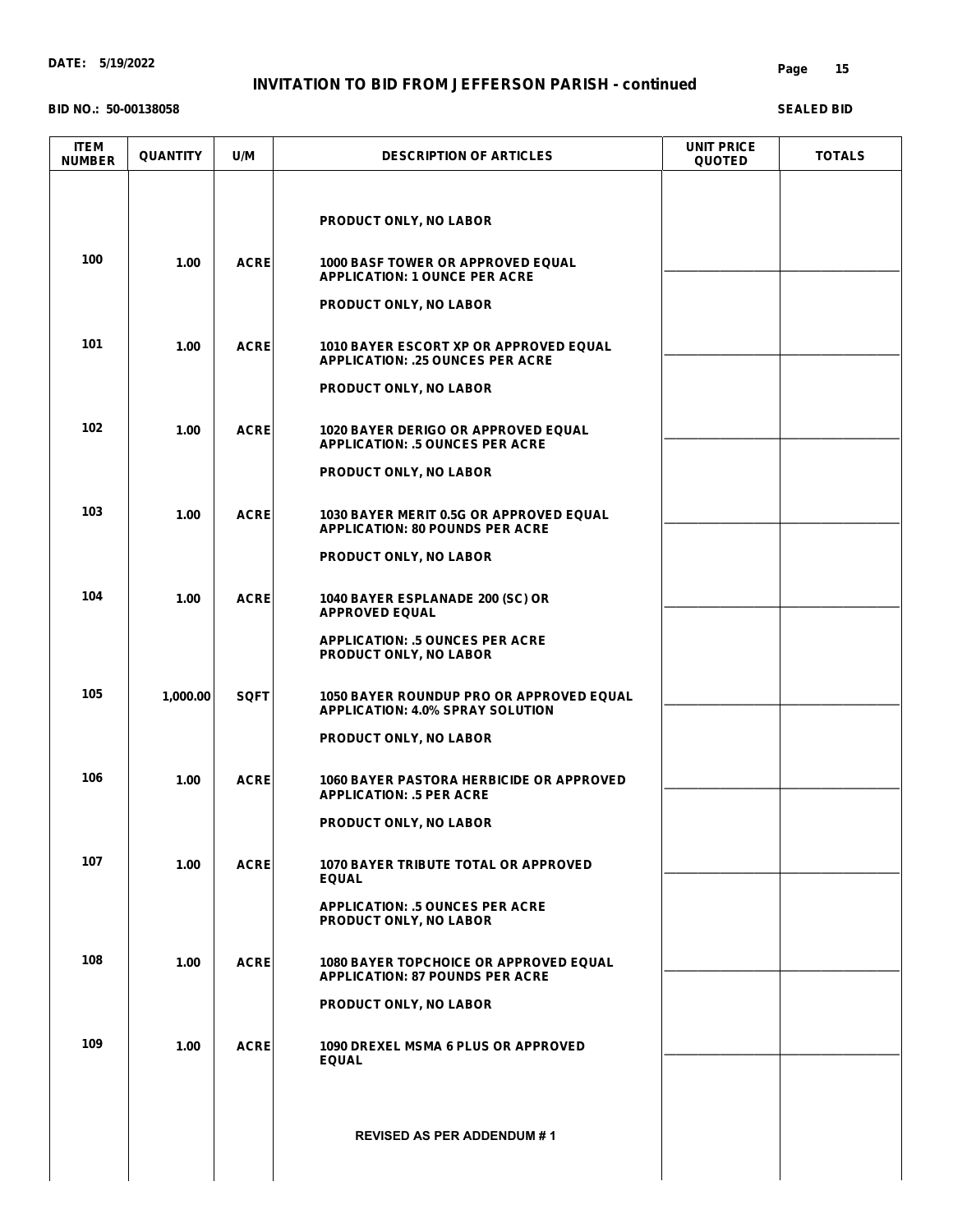#### **BID NO.: 50-00138058**

#### **Page 16**

| <b>ITEM</b><br><b>NUMBER</b> | <b>QUANTITY</b> | U/M         | <b>DESCRIPTION OF ARTICLES</b>                                                            | <b>UNIT PRICE</b><br><b>QUOTED</b> | <b>TOTALS</b> |
|------------------------------|-----------------|-------------|-------------------------------------------------------------------------------------------|------------------------------------|---------------|
|                              |                 |             | <b>APPLICATION: 1 OUNCE PER ACRE</b><br>PRODUCT ONLY, NO LABOR                            |                                    |               |
| 110                          | 1.00            | <b>ACRE</b> | <b>1100 DOLOMITIC LIME GRANULAR</b><br><b>APPLICATION: 2,000 POUNDS PER ACRE</b>          |                                    |               |
|                              |                 |             | <b>PRODUCT ONLY, NO LABOR</b>                                                             |                                    |               |
| 111                          | 1.00            | <b>ACRE</b> | <b>1110 FMC TALSTAR P OR APPROVED EQUAL</b><br><b>APPLICATION: 44 OUNCES PER ACRE</b>     |                                    |               |
|                              |                 |             | PRODUCT ONLY, NO LABOR                                                                    |                                    |               |
| 112                          | 1.00            | <b>ACRE</b> | <b>1120 FMC TALSTAR PL OR APPROVED EQUAL</b><br><b>APPLICATION: 175 POUNDS PER ACRE</b>   |                                    |               |
|                              |                 |             | PRODUCT ONLY, NO LABOR                                                                    |                                    |               |
| 113                          | 1.00            | <b>ACRE</b> | <b>1130 ELEMENTAL SULFUR GRANULAR</b><br><b>APPLICATION: 175 POUNDS PER ACRE</b>          |                                    |               |
|                              |                 |             | PRODUCT ONLY, NO LABOR                                                                    |                                    |               |
| 114                          | 1.00            | <b>ACRE</b> | <b>1140 GRANULAR FERTILIZER</b><br>14-14-14 80%-90% SLOW RELEASE                          |                                    |               |
|                              |                 |             | <b>APPLICATION: 200 POUNDS PER ACRE</b><br>PRODUCT ONLY, NO LABOR                         |                                    |               |
| 115                          | 1.00            | <b>ACRE</b> | <b>1150 GRANULAR FERTILIZER</b><br>32-3-12 SLOW RELEASE 40%-50% XCU                       |                                    |               |
|                              |                 |             | <b>APPLICATION: 150 POUNDS PER ACRE</b><br>PRODUCT ONLY, NO LABOR                         |                                    |               |
| 116                          | 1.00            | <b>ACRE</b> | <b>1160 GRANULAR FERTILIZER</b><br>15-5-15 40%-50% S.C.U.>                                |                                    |               |
|                              |                 |             | <b>APPLICATION: 200 POUNDS PER ACRE</b><br>PRODUCT ONLY, NO LABOR                         |                                    |               |
| 117                          | 1,000.00        | <b>SQFT</b> | <b>1170 HORTICULTURAL OIL (GENERIC)</b><br><b>APPLICATION: MANUFACTURER'S HIGH RATE</b>   |                                    |               |
|                              |                 |             | PRODUCT ONLY, NO LABOR                                                                    |                                    |               |
| 118                          | 1.00            | <b>ACRE</b> | <b>1180 GYPSUM GRANULAR</b><br><b>APPLICATION: 2,000 POUNDS PER ACRE</b>                  |                                    |               |
|                              |                 |             | PRODUCT ONLY, NO LABOR                                                                    |                                    |               |
| 119                          | 1.00            | GL          | <b>1190 JUNCTION OR APPROVED EQUAL</b><br><b>APPLICATION: 1.75 POUNDS PER 100 GALLONS</b> |                                    |               |
|                              |                 |             | <b>REVISED AS PER ADDENDUM #1</b>                                                         |                                    |               |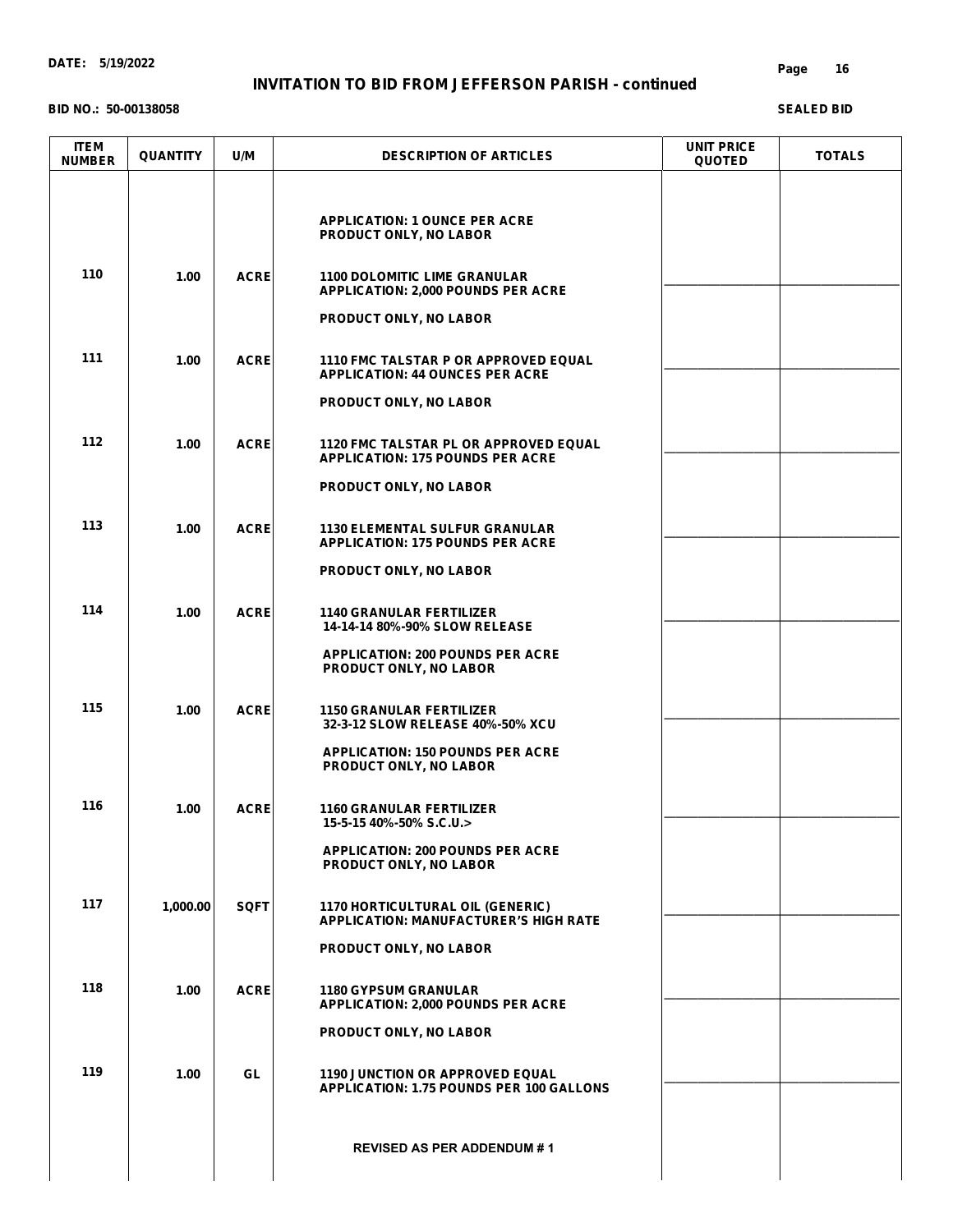**BID NO.: 50-00138058**

#### **Page 17**

| <b>ITEM</b><br><b>NUMBER</b> | <b>QUANTITY</b> | U/M         | <b>DESCRIPTION OF ARTICLES</b>                                                             | <b>UNIT PRICE</b><br><b>QUOTED</b> | <b>TOTALS</b> |
|------------------------------|-----------------|-------------|--------------------------------------------------------------------------------------------|------------------------------------|---------------|
|                              |                 |             | PRODUCT ONLY, NO LABOR                                                                     |                                    |               |
| 120                          | 1.00            | <b>ACRE</b> | <b>1200 LESCO ELIMINATE-D OR APPROVED EQUAL</b><br><b>APPLICATION: 1 OUNCE PER ACRE</b>    |                                    |               |
|                              |                 |             | PRODUCT ONLY, NO LABOR                                                                     |                                    |               |
| 121                          | 1.00            | <b>ACRE</b> | <b>1210 MILORGANITE 6-2-0 OR APPROVED EQUAL</b><br><b>APPLICATION: 400 POUNDS PER ACRE</b> |                                    |               |
|                              |                 |             | PRODUCT ONLY, NO LABOR                                                                     |                                    |               |
| 122                          | 1.00            | <b>ACRE</b> | <b>1220 MONSANTO CERTAINTY OR APPROVED</b><br><b>EQUAL</b>                                 |                                    |               |
|                              |                 |             | <b>APPLICATION: 1.25 OUNCES PER ACRE</b><br>PRODUCT ONLY, NO LABOR                         |                                    |               |
| 123                          | 1.00            | <b>ACRE</b> | <b>1230 PBI GORDON SPEEDZONE OR APPROVED</b><br><b>EQUAL</b>                               |                                    |               |
|                              |                 |             | <b>APPLICATION: 1 OUNCE PER ACRE</b><br>PRODUCT ONLY, NO LABOR                             |                                    |               |
| 124                          | 1.00            | <b>ACRE</b> | <b>1240 NUFARM WEEDESTROY AM-40 OR APPROVED</b><br><b>EQUAL</b>                            |                                    |               |
|                              |                 |             | <b>APPLICATION: 1 OUNCE PER ACRE</b><br>PRODUCT ONLY, NO LABOR                             |                                    |               |
| 125                          | 1.00            | <b>ACRE</b> | <b>1250 PBI GORDON TRIMEC OR APPROVED EQUAL</b><br><b>APPLICATION: 1 OUNCE PER ACRE</b>    |                                    |               |
|                              |                 |             | <b>PRODUCT ONLY, NO LABOR</b>                                                              |                                    |               |
| 126                          | 1,000.00        | <b>SQFT</b> | 1260 REGAL BRIDLE LIQUID 30-0-0<br>OR APPROVED EQUAL                                       |                                    |               |
|                              |                 |             | APPLICATION: 1.25 GALLONS PER 1,000<br><b>SQUARE FEET</b><br><b>PRODUCT ONLY, NO LABOR</b> |                                    |               |
| 127                          | 1.00            | GL.         | 1270 REGAL CONSYST (BED AREA)<br>OR APPROVED EQUAL                                         |                                    |               |
|                              |                 |             | <b>APPLICATION: 1 POUND PER 100 GALLONS</b><br>PRODUCT ONLY, NO LABOR                      |                                    |               |
| 128                          | 1,000.00        | <b>SQFT</b> | 1280 REGAL CONSYST (TURF) OR APPROVED<br><b>EQUAL</b>                                      |                                    |               |
|                              |                 |             | APPLICATION: 5 OUNCES PER 1,000 SQUARE                                                     |                                    |               |
|                              |                 |             | <b>REVISED AS PER ADDENDUM #1</b>                                                          |                                    |               |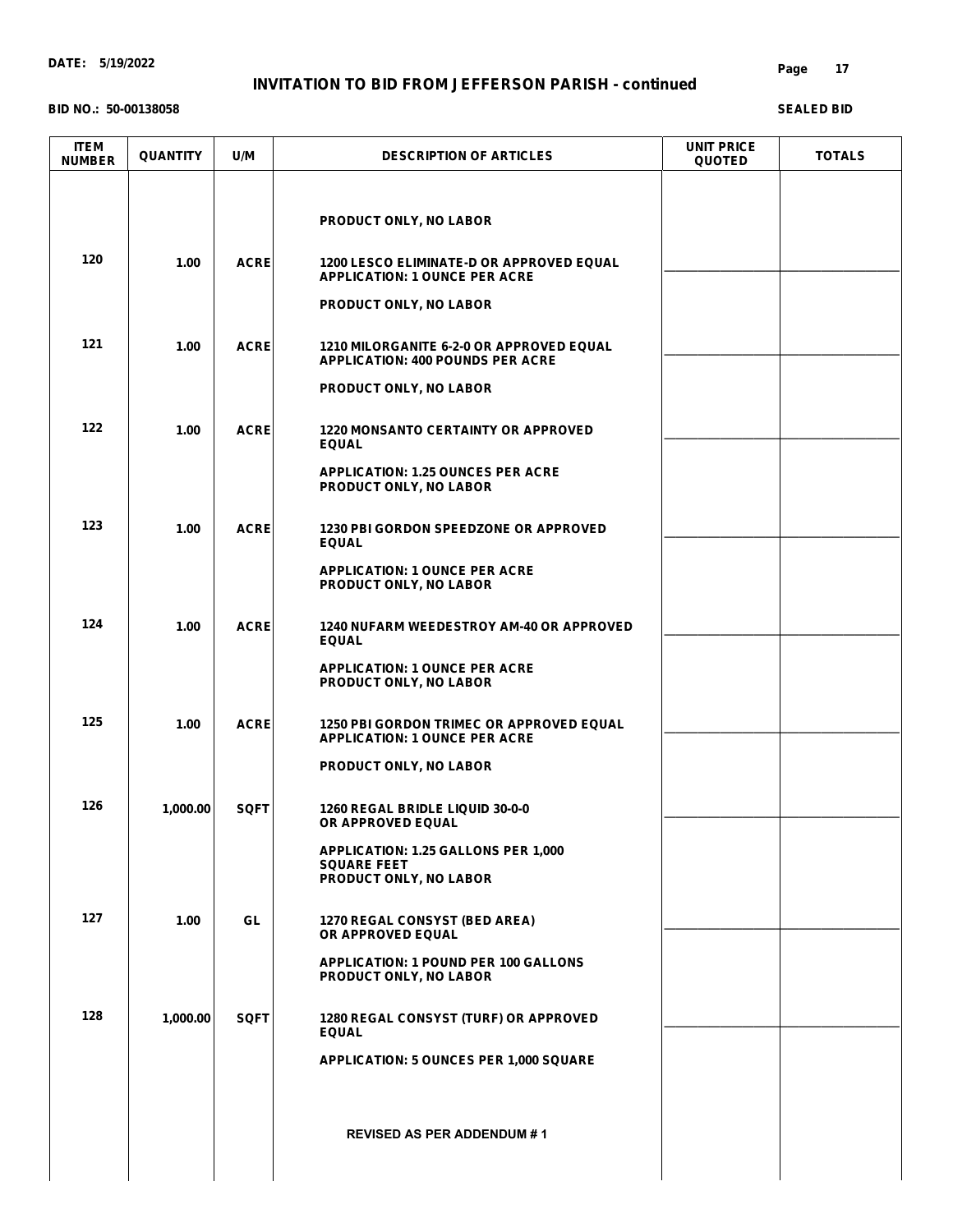# **INVITATION TO BID FROM JEFFERSON PARISH - continued**

#### **BID NO.: 50-00138058**

#### **Page 18**

| <b>ITEM</b><br><b>NUMBER</b> | <b>QUANTITY</b> | U/M         | <b>DESCRIPTION OF ARTICLES</b>                                                                | <b>UNIT PRICE</b><br><b>QUOTED</b> | <b>TOTALS</b> |
|------------------------------|-----------------|-------------|-----------------------------------------------------------------------------------------------|------------------------------------|---------------|
|                              |                 |             | <b>FEET</b><br>PRODUCT ONLY, NO LABOR                                                         |                                    |               |
| 129                          | 1,000.00        | <b>SQFT</b> | <b>1290 REGAL CROWN LIQUID OR APPROVED</b><br><b>EQUAL</b>                                    |                                    |               |
|                              |                 |             | <b>APPLICATION: 2 OUNCES PER 1,000 SQUARE</b><br><b>FEET</b><br>PRODUCT ONLY, NO LABOR        |                                    |               |
| 130                          | 1,000.00        | <b>SQFT</b> | 1300 REGAL ENSEMBLE W/SHAMROCK 0-20-20<br>OR APPROVED EQUAL                                   |                                    |               |
|                              |                 |             | APPLICATION: 66 OUNCES PER 1,000 SQUARE<br><b>FEET</b><br>PRODUCT ONLY, NO LABOR              |                                    |               |
| 131                          | 1.00            | <b>ACRE</b> | 1310 REGAL ENSEMBLE W/SHAMROCK 0-20-20<br>OR APPROVED EQUAL                                   |                                    |               |
|                              |                 |             | <b>APPLICATION: 15 GALLONS PER ACRE</b><br>PRODUCT ONLY, NO LABOR                             |                                    |               |
| 132                          | 1.00            | <b>ACRE</b> | <b>1320 REGAL HARNESS LIQUID 30-0-0</b><br>OR APPROVED EQUAL                                  |                                    |               |
|                              |                 |             | <b>APPLICATION: 15 GALLONS PER ACRE</b><br>PRODUCT ONLY, NO LABOR                             |                                    |               |
| 133                          | 1.00            | <b>ACRE</b> | <b>1330 REGAL MULTIGREEN II OR APPROVED</b><br><b>EQUAL</b>                                   |                                    |               |
|                              |                 |             | <b>APPLICATION: MANUFACTURER'S HIGH RATE</b><br>PRODUCT ONLY, NO LABOR                        |                                    |               |
| 134                          | 1,000.00        | <b>SQFT</b> | <b>1340 REGAL MUSCLE LIQUID OR APPROVED</b><br><b>EQUAL</b>                                   |                                    |               |
|                              |                 |             | <b>APPLICATION: 8 OUNCES PER 1,000 SQUARE</b><br><b>FEET</b><br><b>PRODUCT ONLY, NO LABOR</b> |                                    |               |
| 135                          | 1.00            | <b>ACRE</b> | <b>1350 REGAL STERLING GENERESPONDER</b><br>OR APPROVED EQUAL                                 |                                    |               |
|                              |                 |             | <b>APPLICATION: 20 OUNCES PER ACRE</b><br>PRODUCT ONLY, NO LABOR                              |                                    |               |
| 136                          | 1.00            | GL.         | 1360 REGAL SYSTEC 1998 FL OR APPROVED<br><b>EQUAL</b>                                         |                                    |               |
|                              |                 |             | <b>APPLICATION: 15 OUNCES PER 100 GALLONS</b><br>PRODUCT ONLY, NO LABOR                       |                                    |               |
| 137                          | 1.00            | GL.         | 1370 REGAL SYSTEC 1998 WDG OR APPROVED<br><b>EQUAL</b>                                        |                                    |               |
|                              |                 |             | <b>REVISED AS PER ADDENDUM #1</b>                                                             |                                    |               |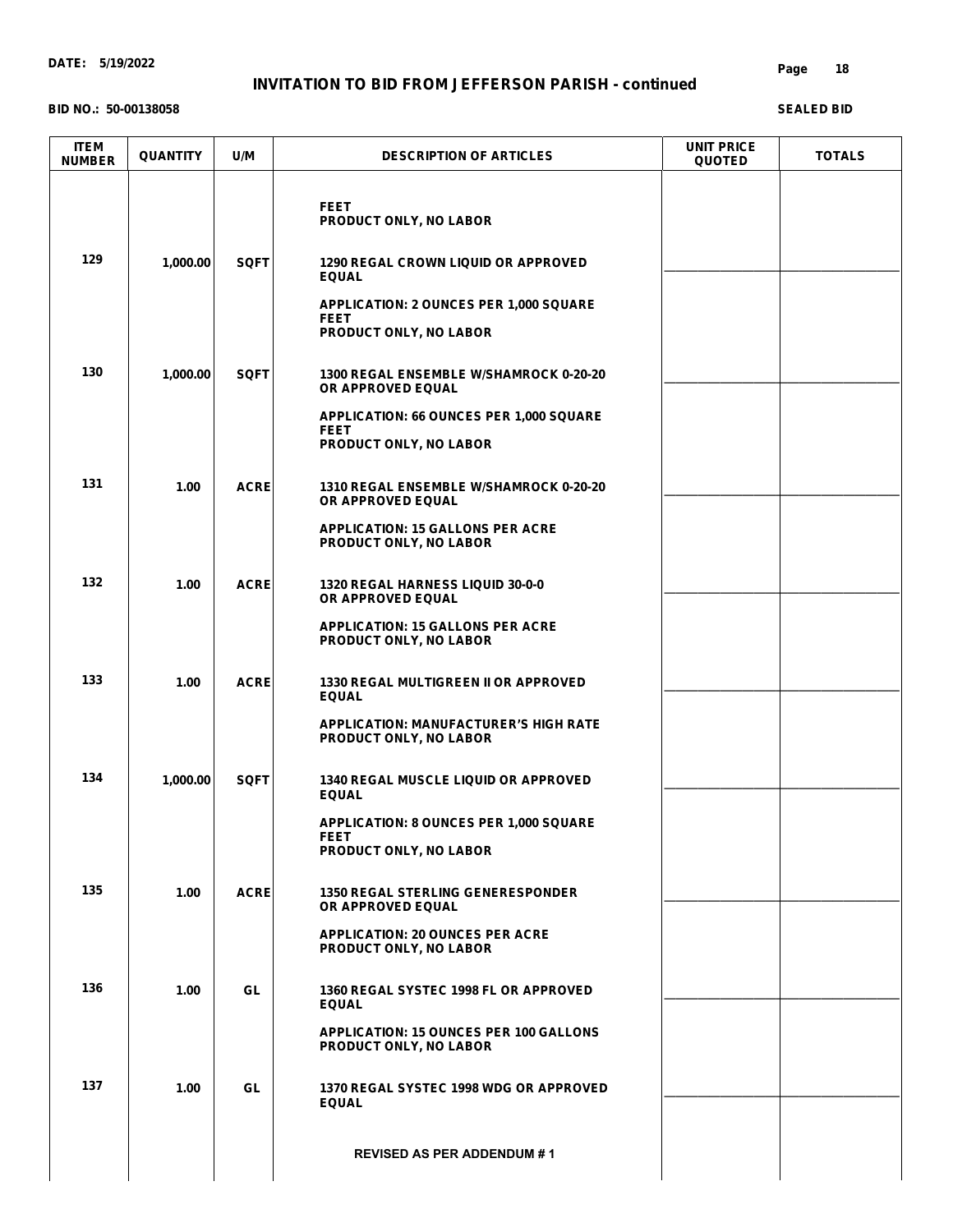#### **BID NO.: 50-00138058**

#### **Page 19**

| <b>APPLICATION: .5 POUNDS PER 100 GALLONS</b><br>PRODUCT ONLY, NO LABOR<br>138<br>1.00<br>GL<br><b>1380 SYNGENTA AVID 0.15 EC OR APPROVED</b><br><b>EQUAL</b><br><b>APPLICATION: 8 OUNCES PER 100 GALLONS</b><br>PRODUCT ONLY, NO LABOR<br>139<br>1.00<br><b>ACRE</b><br><b>1390 SYNGENTA BARRICADE 65WG OR APPROVED</b><br><b>EQUAL</b><br><b>APPLICATION: 1/3 POUND PER ACRE</b><br>PRODUCT ONLY, NO LABOR<br>140<br>ACRE<br>1.00<br><b>1400 SYNGENTA FUSILADE II LIQUID</b><br>OR APPROVED EQUAL<br><b>APPLICATION: 24 OUNCES PER ACRE</b><br>PRODUCT ONLY, NO LABOR<br>141<br><b>ACRE</b><br>1.00<br><b>1410 SYNGENTA MONUMENT 75WG OR APPROVED</b><br><b>EQUAL</b><br><b>APPLICATION: .75 OUNCES PER ACRE</b><br>PRODUCT ONLY, NO LABOR<br>142<br>1.00<br><b>ACRE</b><br><b>1420 SYNGENTA PENNANT MAGNUM OR APPROVED</b><br><b>EQUAL</b><br><b>APPLICATION: 1 OUNCE PER ACRE</b><br>PRODUCT ONLY, NO LABOR<br>143<br>ACRE<br>1.00<br><b>1430 SYNGENTA PRINCEP LIQUID (SIMAZINE)</b><br>OR APPROVED EQUAL<br><b>APPLICATION: 1 OUNCE PER ACRE</b><br>PRODUCT ONLY, NO LABOR<br>144<br>1,000.00<br><b>SQFT</b><br><b>1440 SYNGENTA SUBDUE MAXX OR APPROVED</b><br><b>EQUAL</b><br><b>APPLICATION: 1 OUNCE PER 1,000 SQUARE</b><br><b>FEET</b><br>PRODUCT ONLY, NO LABOR<br>145<br>ACRE<br>1.00<br><b>1450 UPI ACEPHATE 97UP OR APPROVED EQUAL</b><br><b>APPLICATION: 1 POUND PER ACRE</b><br>PRODUCT ONLY, NO LABOR<br>146<br>ACRE<br>1.00<br><b>1460 VALENT OUTRIDER OR APPROVED EQUAL</b><br><b>APPLICATION: .25 OUNCE PER ACRE</b><br><b>REVISED AS PER ADDENDUM #1</b> | <b>ITEM</b><br><b>NUMBER</b> | <b>QUANTITY</b> | U/M | <b>DESCRIPTION OF ARTICLES</b> | <b>UNIT PRICE</b><br><b>QUOTED</b> | <b>TOTALS</b> |
|-------------------------------------------------------------------------------------------------------------------------------------------------------------------------------------------------------------------------------------------------------------------------------------------------------------------------------------------------------------------------------------------------------------------------------------------------------------------------------------------------------------------------------------------------------------------------------------------------------------------------------------------------------------------------------------------------------------------------------------------------------------------------------------------------------------------------------------------------------------------------------------------------------------------------------------------------------------------------------------------------------------------------------------------------------------------------------------------------------------------------------------------------------------------------------------------------------------------------------------------------------------------------------------------------------------------------------------------------------------------------------------------------------------------------------------------------------------------------------------------------------------------------------------------------------------------------------|------------------------------|-----------------|-----|--------------------------------|------------------------------------|---------------|
|                                                                                                                                                                                                                                                                                                                                                                                                                                                                                                                                                                                                                                                                                                                                                                                                                                                                                                                                                                                                                                                                                                                                                                                                                                                                                                                                                                                                                                                                                                                                                                               |                              |                 |     |                                |                                    |               |
|                                                                                                                                                                                                                                                                                                                                                                                                                                                                                                                                                                                                                                                                                                                                                                                                                                                                                                                                                                                                                                                                                                                                                                                                                                                                                                                                                                                                                                                                                                                                                                               |                              |                 |     |                                |                                    |               |
|                                                                                                                                                                                                                                                                                                                                                                                                                                                                                                                                                                                                                                                                                                                                                                                                                                                                                                                                                                                                                                                                                                                                                                                                                                                                                                                                                                                                                                                                                                                                                                               |                              |                 |     |                                |                                    |               |
|                                                                                                                                                                                                                                                                                                                                                                                                                                                                                                                                                                                                                                                                                                                                                                                                                                                                                                                                                                                                                                                                                                                                                                                                                                                                                                                                                                                                                                                                                                                                                                               |                              |                 |     |                                |                                    |               |
|                                                                                                                                                                                                                                                                                                                                                                                                                                                                                                                                                                                                                                                                                                                                                                                                                                                                                                                                                                                                                                                                                                                                                                                                                                                                                                                                                                                                                                                                                                                                                                               |                              |                 |     |                                |                                    |               |
|                                                                                                                                                                                                                                                                                                                                                                                                                                                                                                                                                                                                                                                                                                                                                                                                                                                                                                                                                                                                                                                                                                                                                                                                                                                                                                                                                                                                                                                                                                                                                                               |                              |                 |     |                                |                                    |               |
|                                                                                                                                                                                                                                                                                                                                                                                                                                                                                                                                                                                                                                                                                                                                                                                                                                                                                                                                                                                                                                                                                                                                                                                                                                                                                                                                                                                                                                                                                                                                                                               |                              |                 |     |                                |                                    |               |
|                                                                                                                                                                                                                                                                                                                                                                                                                                                                                                                                                                                                                                                                                                                                                                                                                                                                                                                                                                                                                                                                                                                                                                                                                                                                                                                                                                                                                                                                                                                                                                               |                              |                 |     |                                |                                    |               |
|                                                                                                                                                                                                                                                                                                                                                                                                                                                                                                                                                                                                                                                                                                                                                                                                                                                                                                                                                                                                                                                                                                                                                                                                                                                                                                                                                                                                                                                                                                                                                                               |                              |                 |     |                                |                                    |               |
|                                                                                                                                                                                                                                                                                                                                                                                                                                                                                                                                                                                                                                                                                                                                                                                                                                                                                                                                                                                                                                                                                                                                                                                                                                                                                                                                                                                                                                                                                                                                                                               |                              |                 |     |                                |                                    |               |
|                                                                                                                                                                                                                                                                                                                                                                                                                                                                                                                                                                                                                                                                                                                                                                                                                                                                                                                                                                                                                                                                                                                                                                                                                                                                                                                                                                                                                                                                                                                                                                               |                              |                 |     |                                |                                    |               |
|                                                                                                                                                                                                                                                                                                                                                                                                                                                                                                                                                                                                                                                                                                                                                                                                                                                                                                                                                                                                                                                                                                                                                                                                                                                                                                                                                                                                                                                                                                                                                                               |                              |                 |     |                                |                                    |               |
|                                                                                                                                                                                                                                                                                                                                                                                                                                                                                                                                                                                                                                                                                                                                                                                                                                                                                                                                                                                                                                                                                                                                                                                                                                                                                                                                                                                                                                                                                                                                                                               |                              |                 |     |                                |                                    |               |
|                                                                                                                                                                                                                                                                                                                                                                                                                                                                                                                                                                                                                                                                                                                                                                                                                                                                                                                                                                                                                                                                                                                                                                                                                                                                                                                                                                                                                                                                                                                                                                               |                              |                 |     |                                |                                    |               |
|                                                                                                                                                                                                                                                                                                                                                                                                                                                                                                                                                                                                                                                                                                                                                                                                                                                                                                                                                                                                                                                                                                                                                                                                                                                                                                                                                                                                                                                                                                                                                                               |                              |                 |     |                                |                                    |               |
|                                                                                                                                                                                                                                                                                                                                                                                                                                                                                                                                                                                                                                                                                                                                                                                                                                                                                                                                                                                                                                                                                                                                                                                                                                                                                                                                                                                                                                                                                                                                                                               |                              |                 |     |                                |                                    |               |
|                                                                                                                                                                                                                                                                                                                                                                                                                                                                                                                                                                                                                                                                                                                                                                                                                                                                                                                                                                                                                                                                                                                                                                                                                                                                                                                                                                                                                                                                                                                                                                               |                              |                 |     |                                |                                    |               |
|                                                                                                                                                                                                                                                                                                                                                                                                                                                                                                                                                                                                                                                                                                                                                                                                                                                                                                                                                                                                                                                                                                                                                                                                                                                                                                                                                                                                                                                                                                                                                                               |                              |                 |     |                                |                                    |               |
|                                                                                                                                                                                                                                                                                                                                                                                                                                                                                                                                                                                                                                                                                                                                                                                                                                                                                                                                                                                                                                                                                                                                                                                                                                                                                                                                                                                                                                                                                                                                                                               |                              |                 |     |                                |                                    |               |